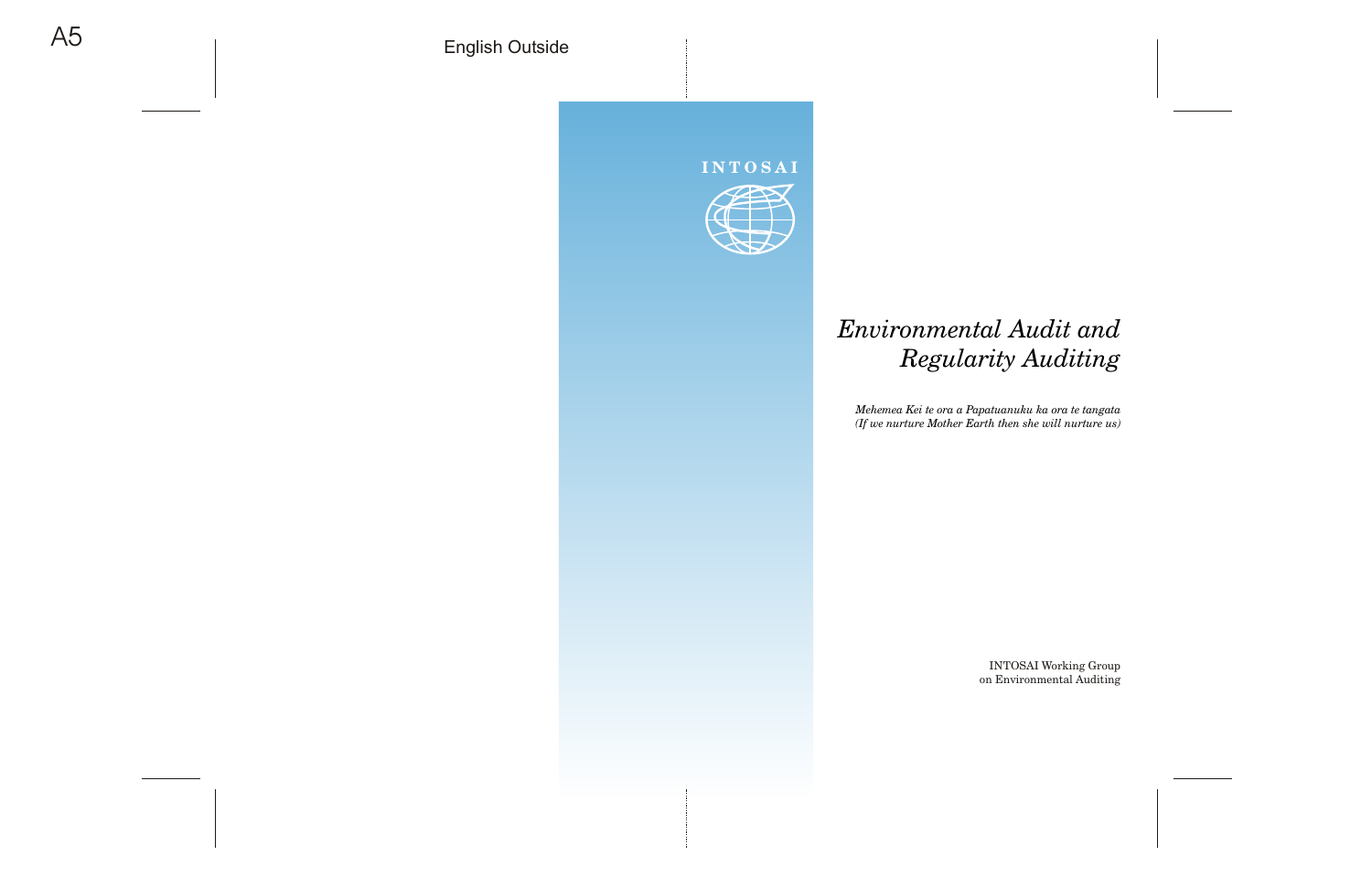The Secretariat of the Working Group on Environmental Auditing would like to thank the following Supreme Audit Institutions for translating this document.

Arabic: Egypt's Central Auditing Organization French and Spanish: Office of the Auditor General of Canada German: Austrian Court of Audit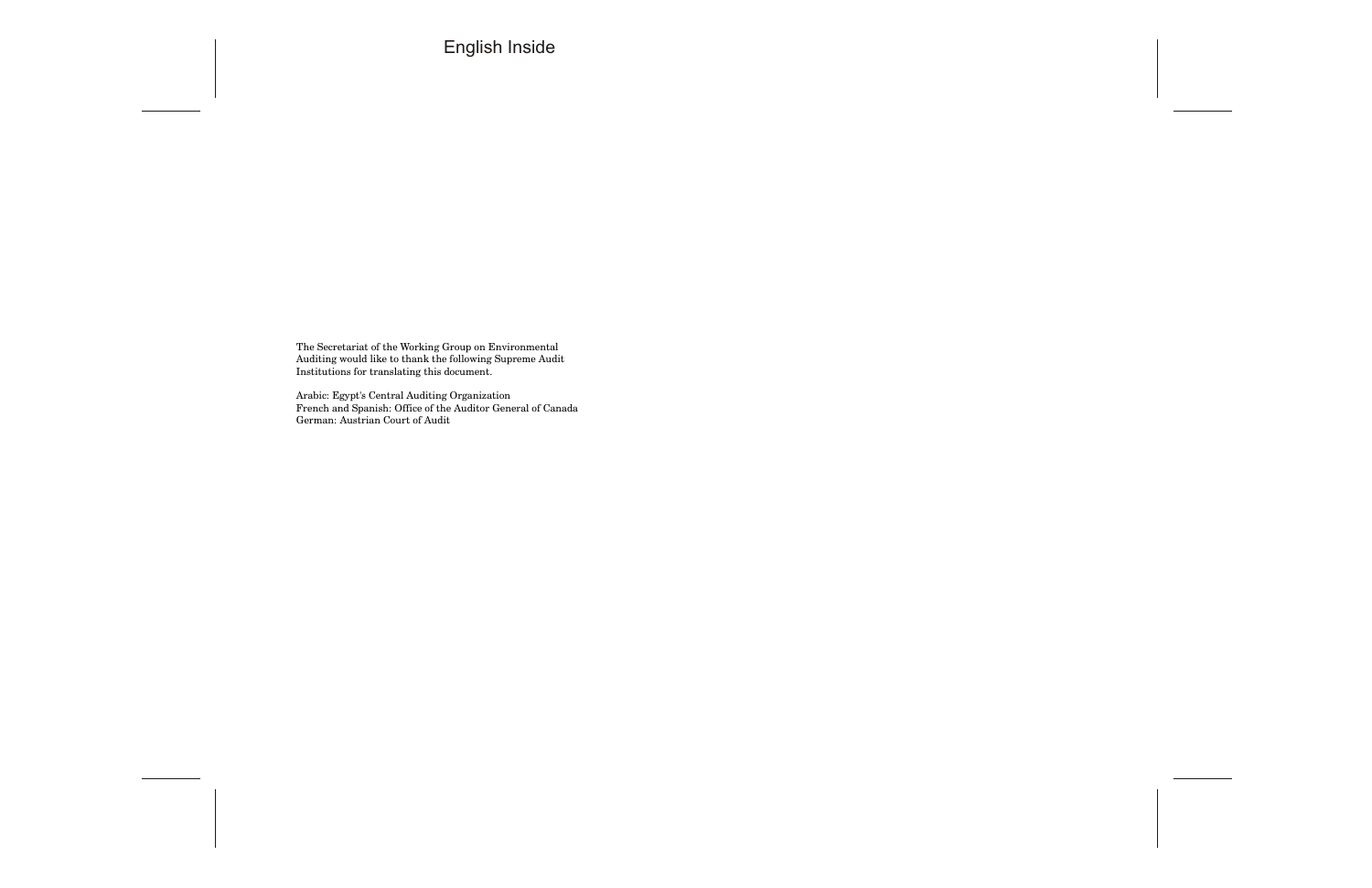# *Environmental Audit and Regularity Auditing*

*Mehemea Kei te ora a Papatuanuku ka ora te tangata (If we nurture Mother Earth then she will nurture us)*

INTOSAI Working Group on Environmental Auditing 2004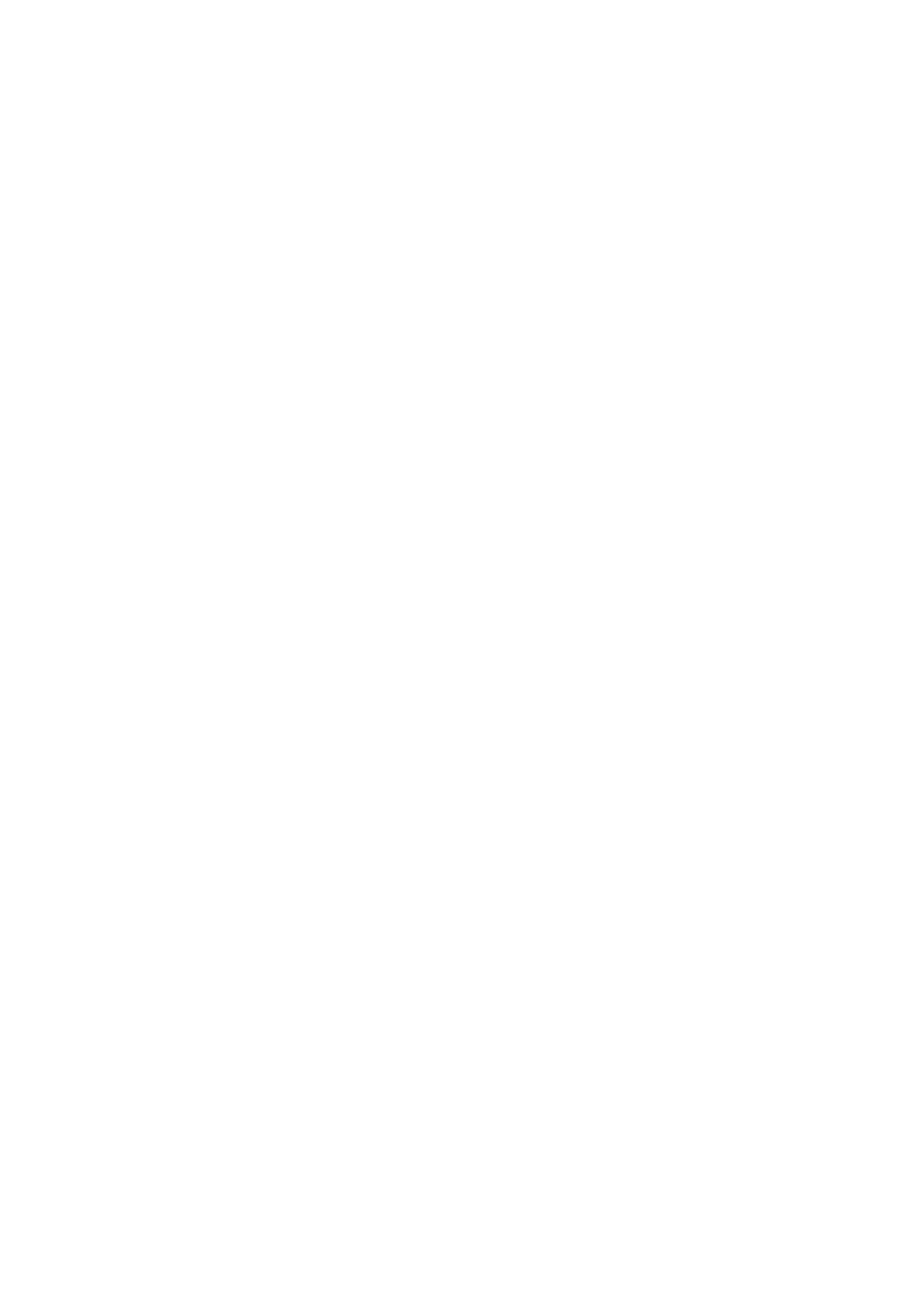# <span id="page-4-0"></span>**Foreword**

As people have become more aware of threats to the world's environment, an awareness of the responsibilities of industry and of all levels of government to address environmental issues has also increased. Public scrutiny, not only from individual citizens or groups but on the part of financial institutions as well, has increasingly focused on issues of accountability for environmental issues. This scrutiny has given an added impetus to efforts by government and business to incorporate environmental concerns into their planning and policy-making activities. As a result, environmental regulation by both national and local authorities has expanded significantly—resulting in new or additional compliance measures, and costs—for both the public and private sectors.

Holding government and industry to greater accountability for their actions with respect to the environment has led to a need to report on the consequences of these actions. There is also an expectation that these reports will be subject, in turn, to an independent audit. Auditors have an important part to play in responding to these concerns by virtue of their role as providers of credible and objective information, upon which performance is evaluated and decisions are based.

Environmental audits, however, do not always easily fit into the mandate of various supreme audit institutions (SAIs). The difficulties in carrying out environmental audits within a regularity mandate were first raised at the sixth meeting of INTOSAI Working Group on Environmental Auditing (WGEA), held in Cape Town, South Africa.

This paper "Environmental Audit and Regularity Auditing" provides guidance to SAIs on how to conduct environmental audits by applying regularity (financial and compliance) auditing practices. It demonstrates that SAIs do not necessarily require a performance audit mandate to conduct audit work with an environmental focus.

In 2001 the SAI of New Zealand, the Office of the Controller and Auditor-General, circulated an early draft of this paper for discussion at the seventh

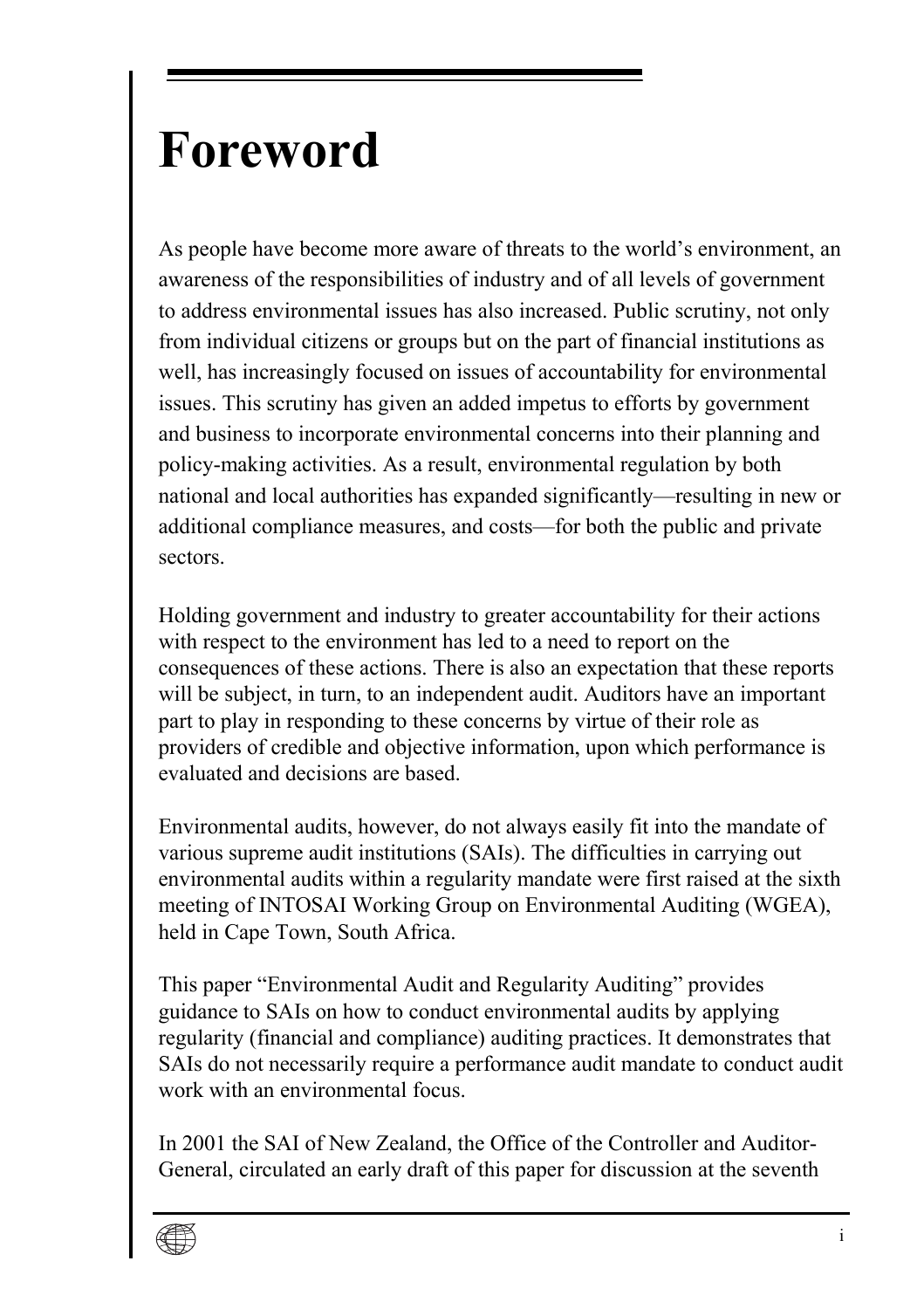meeting of the WGEA in Ottawa, Canada. An updated version was presented the following year at the WGEA Steering Committee meeting held in London, England. The Steering Committee proposed that the paper be approved by the WGEA and submitted for adoption as a formal INTOSAI document. This proposal was unanimously endorsed in Warsaw, Poland, at the June 2003 WGEA Assembly.

In October 2003, the INTOSAI Governing Board was duly informed of this intention and approved measures to distribute the paper among INTOSAI members for comment and review. In early 2004, the WGEA collected the views and opinions of INTOSAI members and introduced the appropriate changes to reflect their contribution to the paperís development. This paper is the result of these consultations. We are pleased to propose it as an INTOSAI document at the October 2004 XVIII International Congress of Supreme Audit Institutions (INCOSAI) in Budapest, Hungary.

We would like to thank Mr. Kevin Brady, Controller and Auditor-General of New Zealand for having spearheaded this project on behalf of the WGEA. We would also like to thank Martyn Pinckard, Wendy Venter, and Gareth Ellis of the New Zealand Office of the Controller and Auditor-General for their dedicated work in developing the paper and preparing it for publication. We extend our thanks to the members of the WGEA and other SAIs whose comments and views helped shape the paper's contents and contributed to its completion.

This paper is available in all INTOSAI languages and can be found on the WGEA Web site (www.environmental-auditing.org). We are sure that ìEnvironmental Audit and Regularity Auditingî will provide useful insights and guidance for auditors, who already practice environmental audit on a regular basis, as well as those auditors who are less familiar with it.

Sincerely,

Sheila Fraser

Sheila Fraser, FCA Chair of the INTOSAI WGEA Auditor General of Canada

Jolanne Gélerias

Johanne Gélinas Associate Chair of the INTOSAI WGEA Commissioner of the Environment and Sustainable Development Office of the Auditor General of Canada

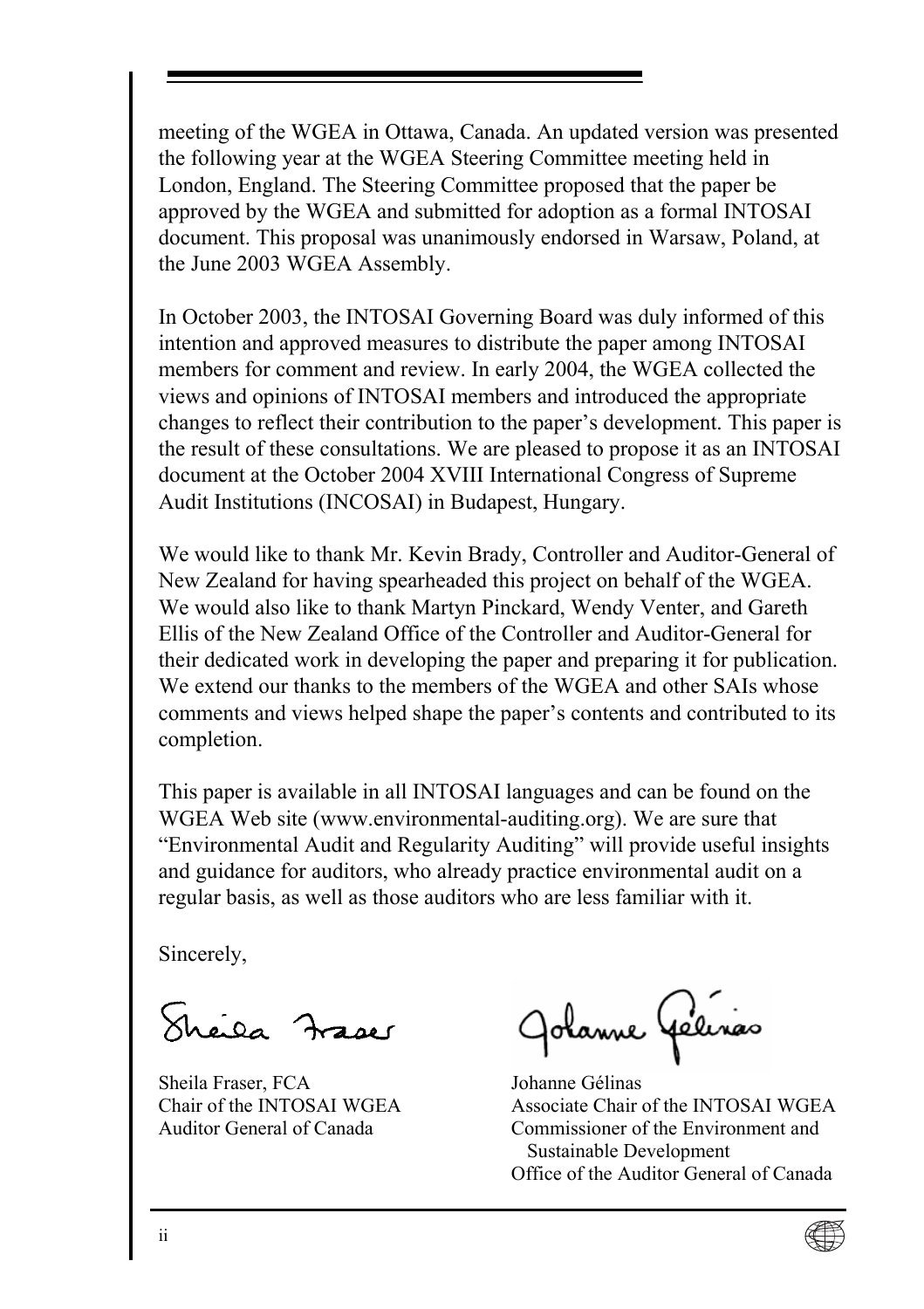# **Table of Contents**

| Foreword                                                | i                       |
|---------------------------------------------------------|-------------------------|
| <b>Executive Summary</b>                                | 1                       |
| <b>What is Environmental Auditing?</b>                  | $\mathbf{2}$            |
| Why Look at This Issue?                                 | $\mathbf{3}$            |
| <b>The Regularity Audit</b>                             | $\overline{\mathbf{4}}$ |
| <b>Financial Audit</b>                                  | 6                       |
| Purpose of financial statements                         | 6                       |
| Objectives of an audit                                  | 7                       |
| Environmental matters                                   | 7                       |
| Cash versus accrual accounting                          | 8                       |
| <b>How Environmental Issues Impact on Financial</b>     |                         |
| <b>Statements</b>                                       | 9                       |
| Cash accounting                                         | 9                       |
| Accrual accounting                                      | 11                      |
| <b>Compliance Audit</b>                                 | 14                      |
| <b>What Can a Regularity Auditor Do?</b>                | 15                      |
| Obtain knowledge of environmental matters               | 15                      |
| Assess inherent risk, internal control systems, and the |                         |
| control environment                                     | 16                      |
| Consider laws and regulations                           | 17                      |
| Perform substantive procedures                          | 18                      |
| <b>Reporting</b>                                        | 19                      |
| Service performance reporting                           | 19                      |
| Other forms of reporting                                | 21                      |
| Conclusion                                              | 22                      |
| <b>Appendix-Guidance Notes</b>                          | 25                      |
| Appendix—Members of the INTOSAI Working Group on        |                         |
| <b>Environmental Auditing</b>                           | 28                      |

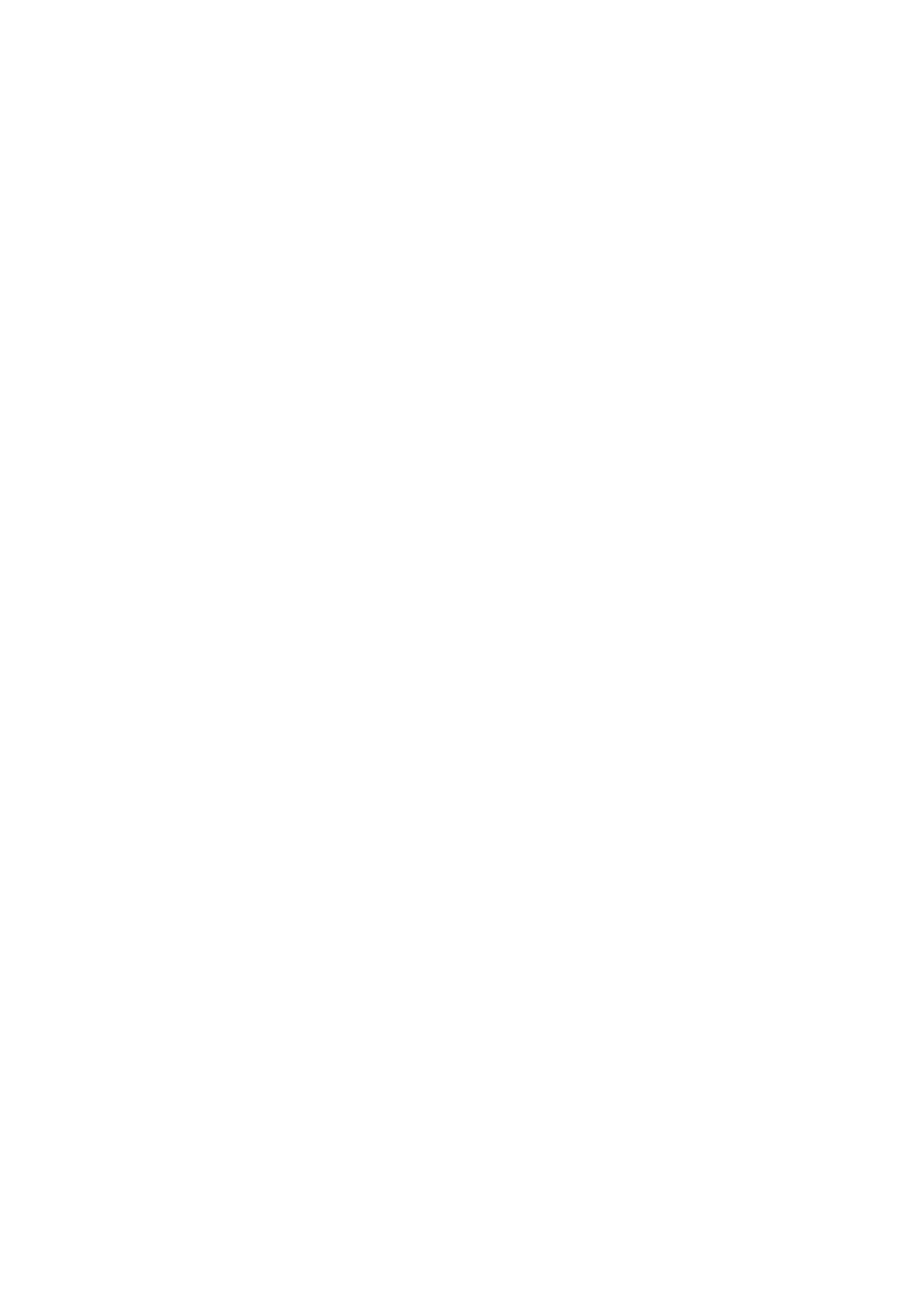# <span id="page-8-0"></span>**Executive Summary**

1. A supreme audit institution (SAI) can undertake an audit with an environmental focus using a regularity (financial and compliance) mandate.<sup>1</sup> It is not necessary to have a performance audit mandate to conduct an audit with an environmental focus. An SAI may feel that their greatest skills and experience lie in the audit of financial and compliance issues. It would make sense for them to use this experience in an environmental audit. This paper illustrates the possibilities for conducting audits with an environmental focus using a financial and compliance framework.

2. The costs to governments of developing and implementing environmental policies and obligations are increasingly significant. An SAI should recognize that environmental costs, liabilities and asset impairments affect the preparation and audit of financial statements. The regularity auditor will need to assess the completeness and accuracy of the figures reported.

3. The objective of an audit of financial statements is to enable the auditor to express an opinion on whether the financial statements are prepared, in all material respects, in accordance with an identified financial reporting framework. Material respects can be directly linked to environmental costs, obligations, impacts, and outcomes. The audit of financial statements requires the auditor to consider environmental matters as part of the regularity audit.

<sup>1</sup> INTOSAI WGEA, *Guidance on Conducting Audits of Activities with an Environmental Perspective*, paragraph 124.

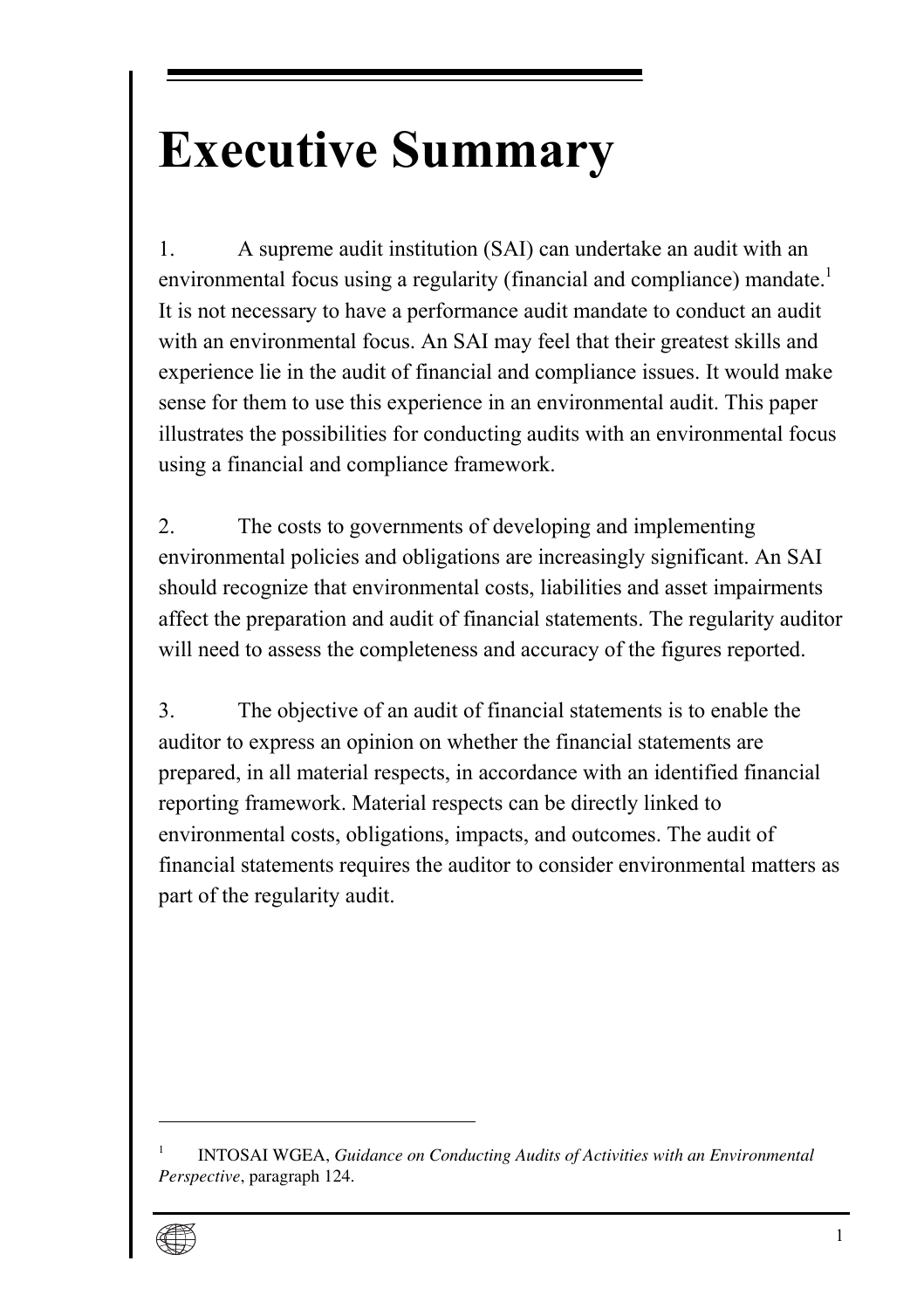# <span id="page-9-0"></span>**What is Environmental Auditing?**

4. Accountants and auditors have tradi[tio](#page-9-1)nally not been associated with the conservation or environmental movement. However, as providers of information, reports, and assurance on which business and government decisions are frequently based, they have increasingly been drawn into the environmental arena. The influence of accountants and auditors comes from their access to financial and performance information. They analyze, report and communicate information on which decisions are based and performance is evaluated. They can encourage greater transparency and informed decisions about the application of resources and the impact of activities on environmental outcomes without distorting existing accounting standards.

5. In its paper, *Guidance on Conducting Audits of Activities with an Environmental Perspective*, the Working Group on Environmental Auditing (WGEA) identified three types of audits in which environmental issues can be addressed.<sup>2</sup> These are audits of financial statements, compliance audits and performance audits.

6. During an audit of financial statements, environmental issues may include the following:

- initiatives to prevent, abate or remedy damage to the environment;
- the conservation of renewable and non-renewable resources;
- the consequences of violating environmental laws and regulations; and
- the consequences of vicarious liability imposed by the state.

<span id="page-9-1"></span><sup>2</sup> INTOSAI WGEA, *Guidance on Conducting Audits of Activities with an Environmental Perspective*, 2000.

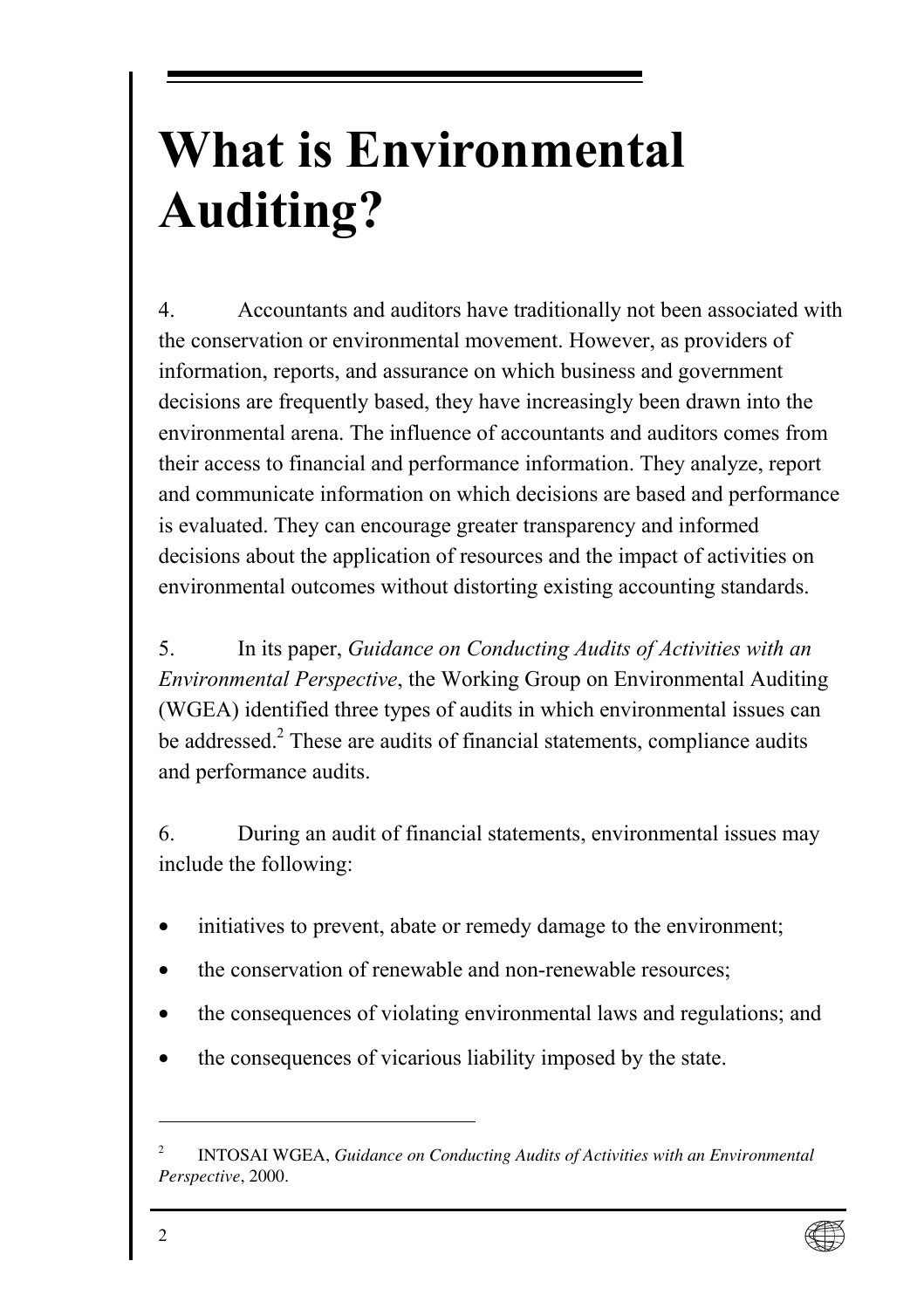<span id="page-10-0"></span>7. Compliance auditing with regard to environmental issues may relate to providing assurance that governmental activities are conducted in accordance with relevant environmental laws, standards and policies, both at national and international (where relevant) levels.

8. Performance auditing of environmental activities may include ensuring that:

- indicators of environmental-related performance (where contained in accountability reports) fairly reflect the performance of the audited entity; and
- environmental programs are conducted in an economical, efficient and effective manner<sup>3</sup>

9. While this paper discusses environmental auditing and regularity auditing, it is acknowledged that audits of sustainable development may be approached in ways similar to those described here. The reader may refer to the INTOSAI WGEA's paper *Sustainable Development: The Role of Supreme Audit Institutions* for further information on this matter.<sup>4</sup>

# **Why Look at This Issue?**

10. At the 6th INTOSAI WGEA meeting in Cape Town, South Africa (April 2000) the difficulties of carrying out environmental audits within a regularity mandate was raised. This was particularly the case for those SAIs

<sup>4</sup> www.environmental-auditing.org.



<sup>3</sup> The INTOSAI WGEA, *Guidance on Conducting Audits of Activities with an Environmental Perspective*, 2000 describes in more detail the different types of performance audits that can be conducted (paragraph 210).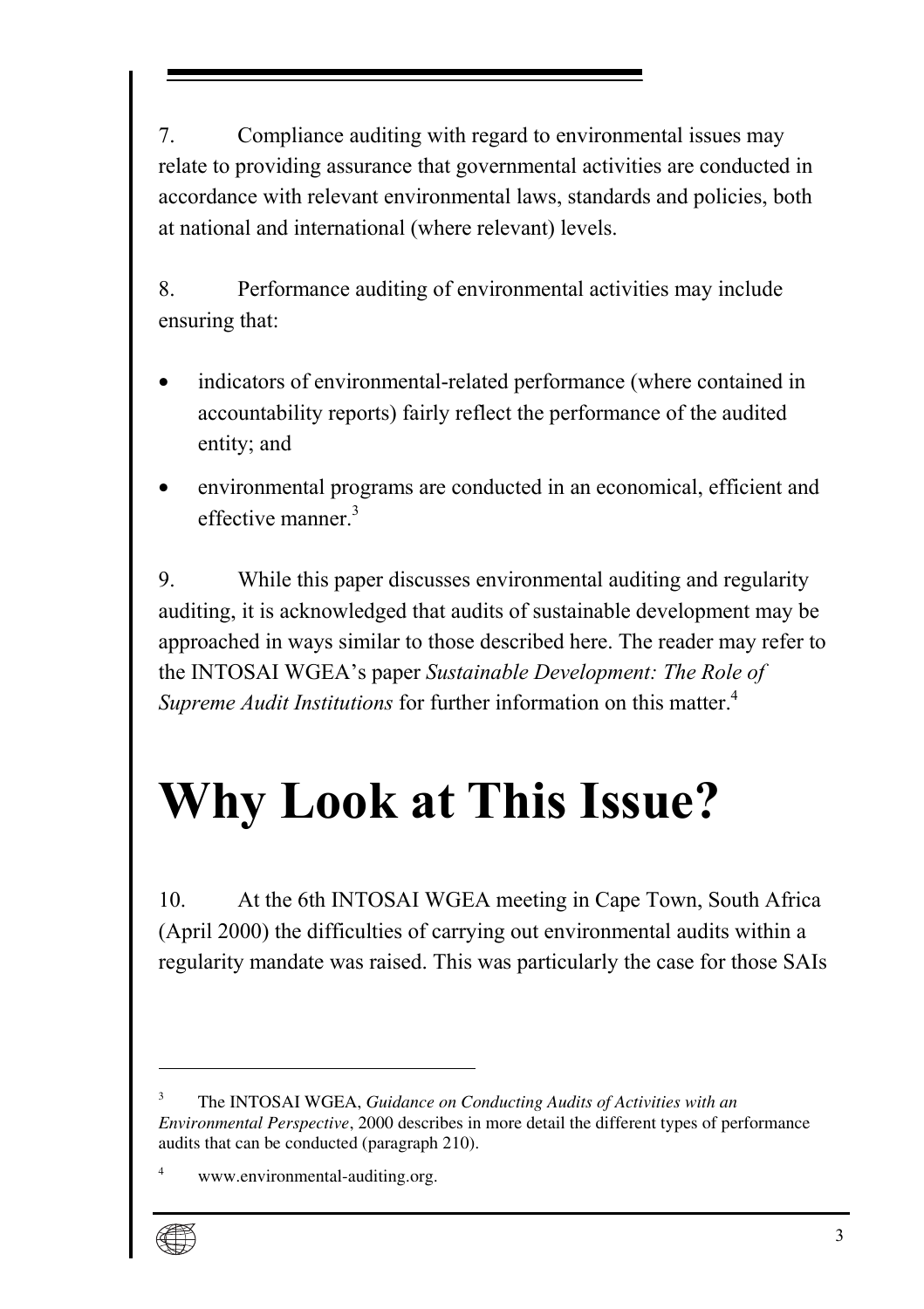<span id="page-11-0"></span>that do not have a specific performance audit mandate, or greater skills and experience in auditing accounting or compliance matters.<sup>5</sup>

11. At the 7th INTOSAI WGEA meeting in Ottawa, Canada (September 2001), a discussion paper highlighted the relevance of this issue for the activities of all SAIs. The working group also felt that it was important to continue to work in this area to prepare a more detailed paper that illustrates how an environmental audit focus can be brought to the financial and compliance activities of an SAI.

12. This paper provides guidance on how to conduct environmental audits using regularity (financial and compliance) auditing practices.

# **The Regularity Audit**

13. The INTOSAI paper, *Code of Ethics and Auditing Standards*<sup>6</sup>, states that the full scope of government auditing includes regularity and performance audit.

14. A regularity audit, as defined by these standards embraces:

- attestation of financial accountability of accountable entities, involving examination and evaluation of financial records and expression of opinions on financial statements;
- attestation of financial accountability of the government administration;



<sup>5</sup> INTOSAI WGEA survey results from 1997 show that the number of SAIs working under a restricted mandate appears to be decreasing over time as SAIs develop their capacity and new mandates. The survey concluded that 94 percent of SAIs had some form of mandate to conduct environmental audits.

<sup>6</sup> INTOSAI, *Auditing Standards*, June 1992.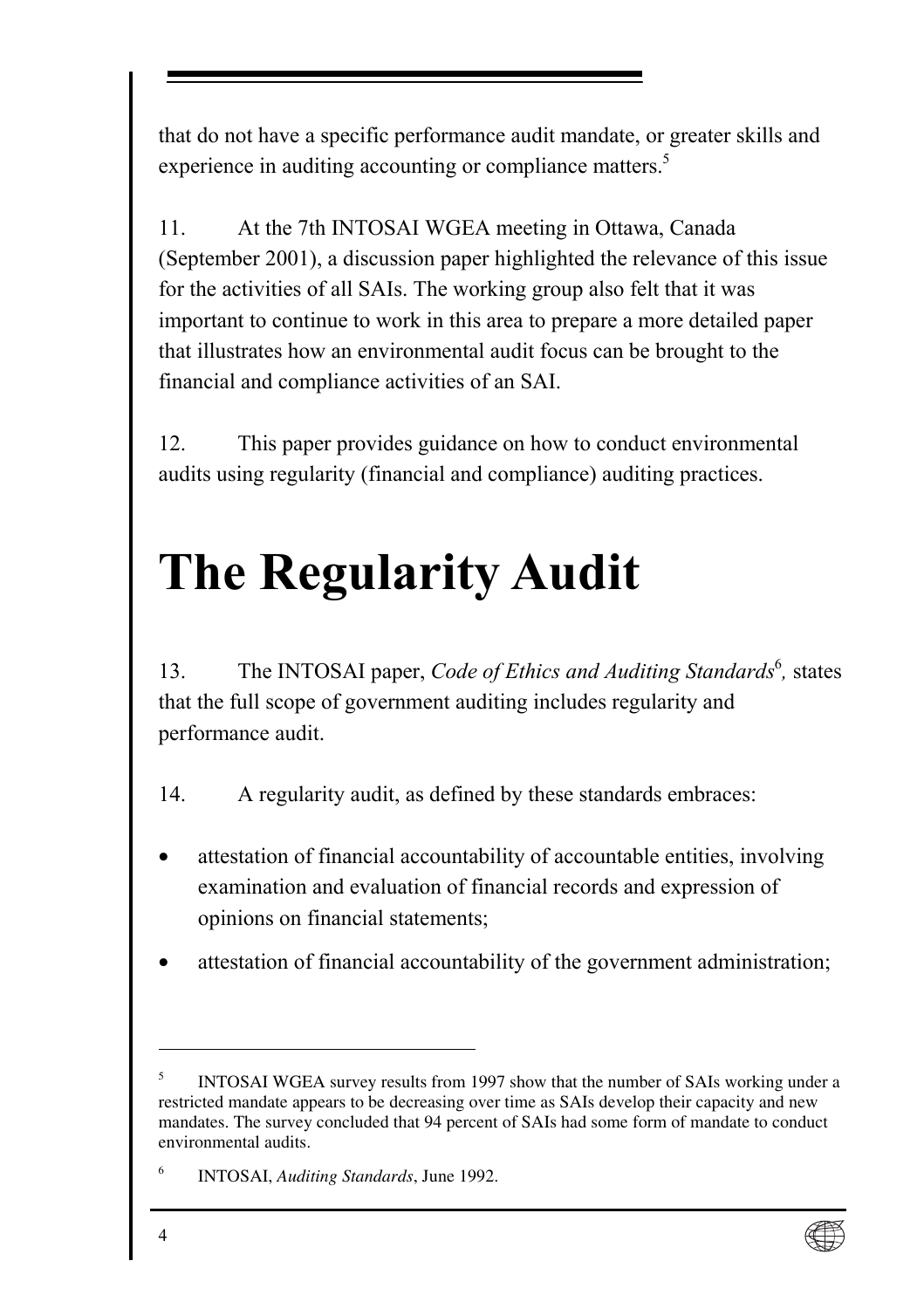- audit of financial systems and transactions including an evaluation of compliance with applicable statutes and regulations;
- audit of internal control and internal audit functions;
- audit of the probity and propriety of administrative decisions taken within the audited entity; and
- report of any other matters arising from or relating to the audit that the SAI considers should be disclosed.

15. The standards state that performance audit is concerned with the audit of economy, efficiency and effectiveness and embraces:

- audit of the economy of administrative activities in accordance with sound administrative principles and practices, and management policies;
- audit of the efficient use of human, financial and other resources that include examining information systems, performance measures, monitoring arrangements, and procedures followed by audited entities for remedying identified deficiencies; and
- audit of the effectiveness of performance in relation to the achievement of the objectives of the audited entity, and audit of the actual impact of the activities compared with the intended impact.

16. The paper also acknowledges that there can be overlap between regularity and performance auditing, and in such cases classification of a particular audit will depend on the primary purpose of that audit.

17. The regularity audit, therefore, encompasses financial and compliance auditing. The compliance of a regularity audit may be in relation to compliance with accounting standards and/or compliance with relevant environmental laws and treaties.

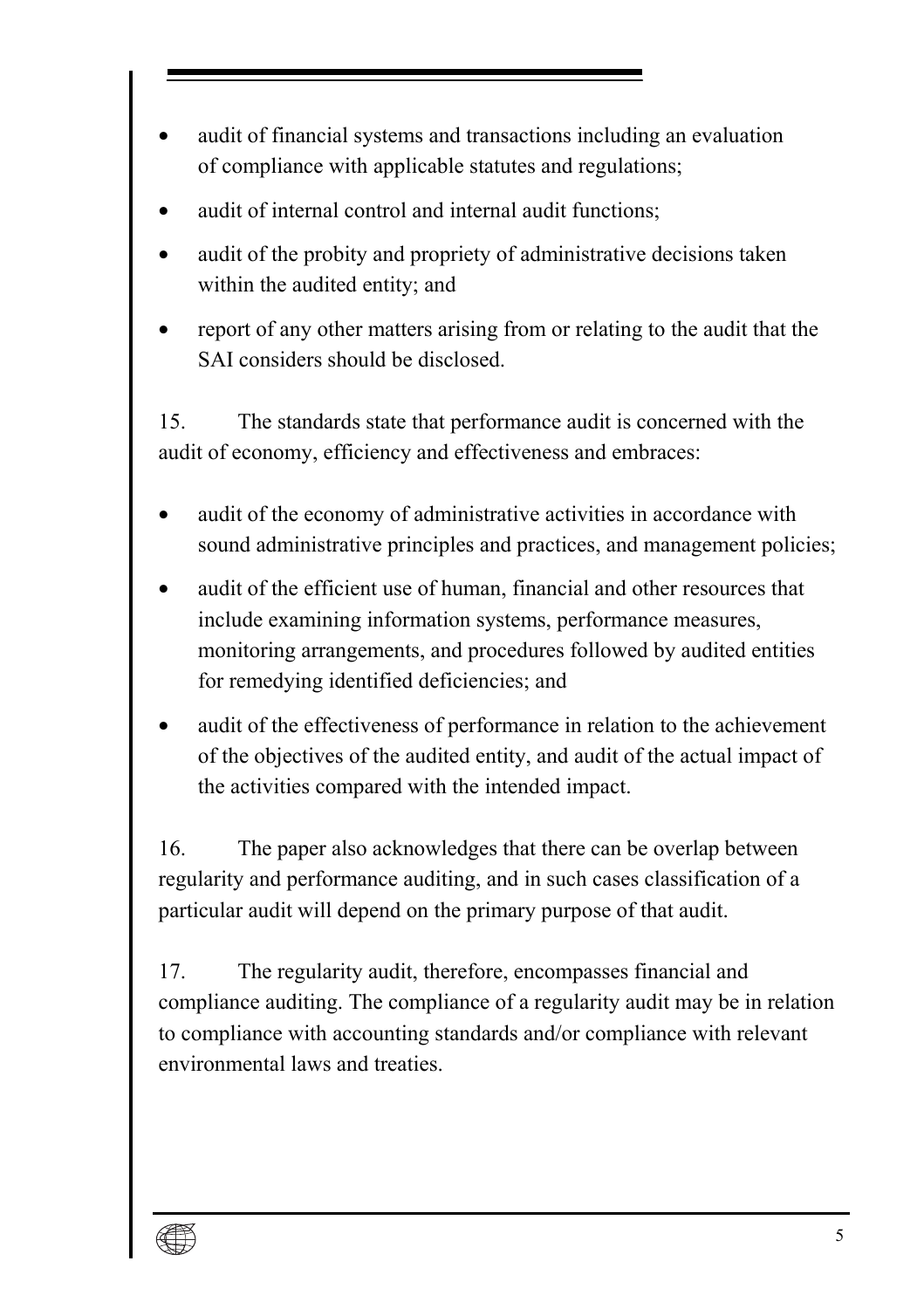## <span id="page-13-0"></span>**Financial Audit**

### **Purpose of financial statements**

18. Financial statements should provide information on the financial position, performance, and cash flow of an entity that is useful for making and evaluating decisions about the allocation of resources. Specifically, a financial statement in the public sector should provide useful information for decision-making and demonstrate an entity's accountability of its resources.<sup>7</sup>

19. Generally, financial statements of governments (or their constituent entities) have tended to avoid environmental issues. However, there is a realization that there are costs, compliance, and performance issues associated with environmental policies and obligations that should be reflected in financial statements.

#### **United Kingdom Atomic Energy Authority (UKAEA) Annual Accounts**  for 2002-03

The accounts of the United Kingdom Atomic Energy Authority for 2002–03 include the following disclosures:

- A performance report based on an environmental performance index—a numerical measure that promotes first class environmental management. The environmental management plans in place at UKAEA support their certification under the ISO 14001 environmental standards;
- A report on the main features of the environmental restoration for all sites for which the UKAEA is responsible; and
- Detailed disclosures on the costs of decommissioning and restoring nuclear sites and the estimates of cost are calculated.

<sup>7</sup> International Public Sector Accounting Standard IPSAS1: Presentation of Financial Statements issued by the International Federation of Accountants, May 2000.

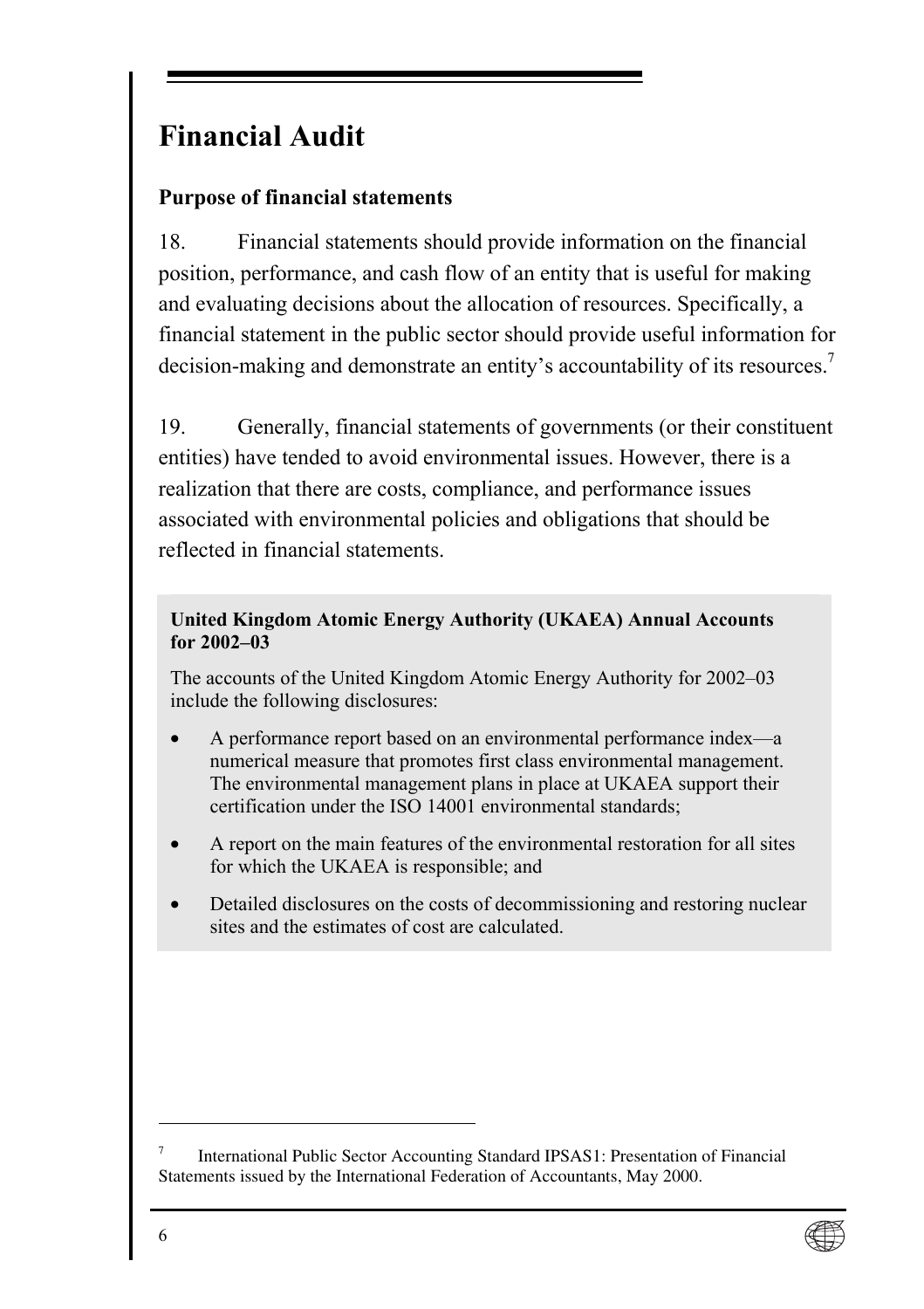### <span id="page-14-0"></span>**Objectives of an audit**

20. The audit of financial statements allows the auditor to express an opinion on whether the financial statements are prepared, in all material respects, in accordance with an identified financial reporting framework.<sup>8</sup>

### **Environmental matters**

21. Environmental matters are becoming significant to an increasing number of governments, entities, and users of financial statements. Some organizations operate in sectors where environmental matters may have material impacts on the financial statements.

22. The International Auditing Practices Committee (IAPC) defines environmental matters in a financial audit as:

- (a) "initiatives to prevent, abate or remedy damage to the environment or to deal with the conservation of renewable and non-renewable resources (such initiatives may be required by environmental laws and regulations or by contract, or they may be undertaken voluntarily);
- (b) consequences of violating environmental laws and regulations;
- (c) consequences of environmental damage done to others or to natural resources; and
- (d) consequences of vicarious liability imposed by law (for example, liability for damages caused by previous owners). $\frac{1}{2}$

23. To date, the accounting and auditing communities have focused on environmental liabilities. While an organization's financial statements may include land assets (valued on the same basis as other property), a recent focus has been on "environmental assets"—natural assets that do not provide

<sup>9</sup> International Auditing Practice Statement 1010: The Consideration of Environmental Matters in the Audit of Financial Statements, March 1998.



<sup>8</sup> International Standard on Auditing ISA 200: Objective and General Principles Governing an Audit of Financial Statements.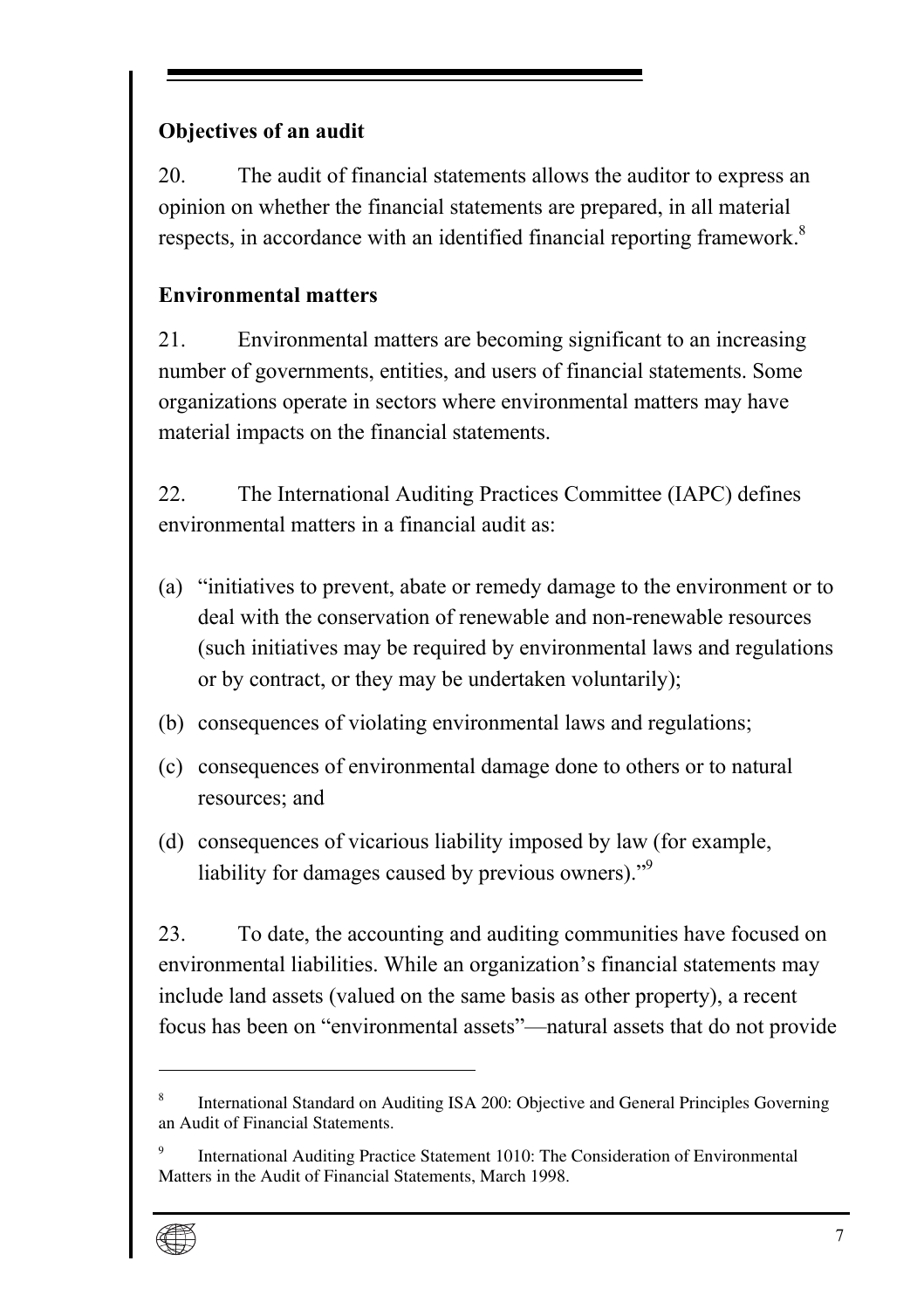<span id="page-15-0"></span>resource input but which provide environmental services such as habitat or flood and climate control, and other non-economic functions such as aesthetic or health values. This idea stresses that bodies are accountable not only to their shareholders but also to society for the stewardship of the natural environment. The consideration of environmental assets is still at an early stage of development, with the private sector very much taking the lead.

### **Cash versus accrual accounting**

24. Public sector reporting is a spectrum between cash accounting and accrual accounting. Governments around the world adopt a variety of reporting practices along this spectrum.<sup>10</sup>

25. The cash basis of accounting recognizes transactions and events when cash (including cash equivalents) is received or paid. It measures the overall financial results for the period as the difference between cash received and cash paid. The primary financial statement is the cash flow statement.

26. In comparison, the accrual basis of accounting recognizes transactions and other events when they occur (not just when cash and its equivalent are received or paid). The elements in a financial statement under accrual accounting are assets, liabilities, net assets and equity, revenue and expenses.

27. This paper discusses the impact of environmental issues on financial statements prepared using both methods of accounting and what an SAI should consider when auditing financial statements.

<sup>10</sup> International Federation of Accountants, Public Sector Committee, Governmental Financial Reporting Accounting Issues and Practices, May 2000.

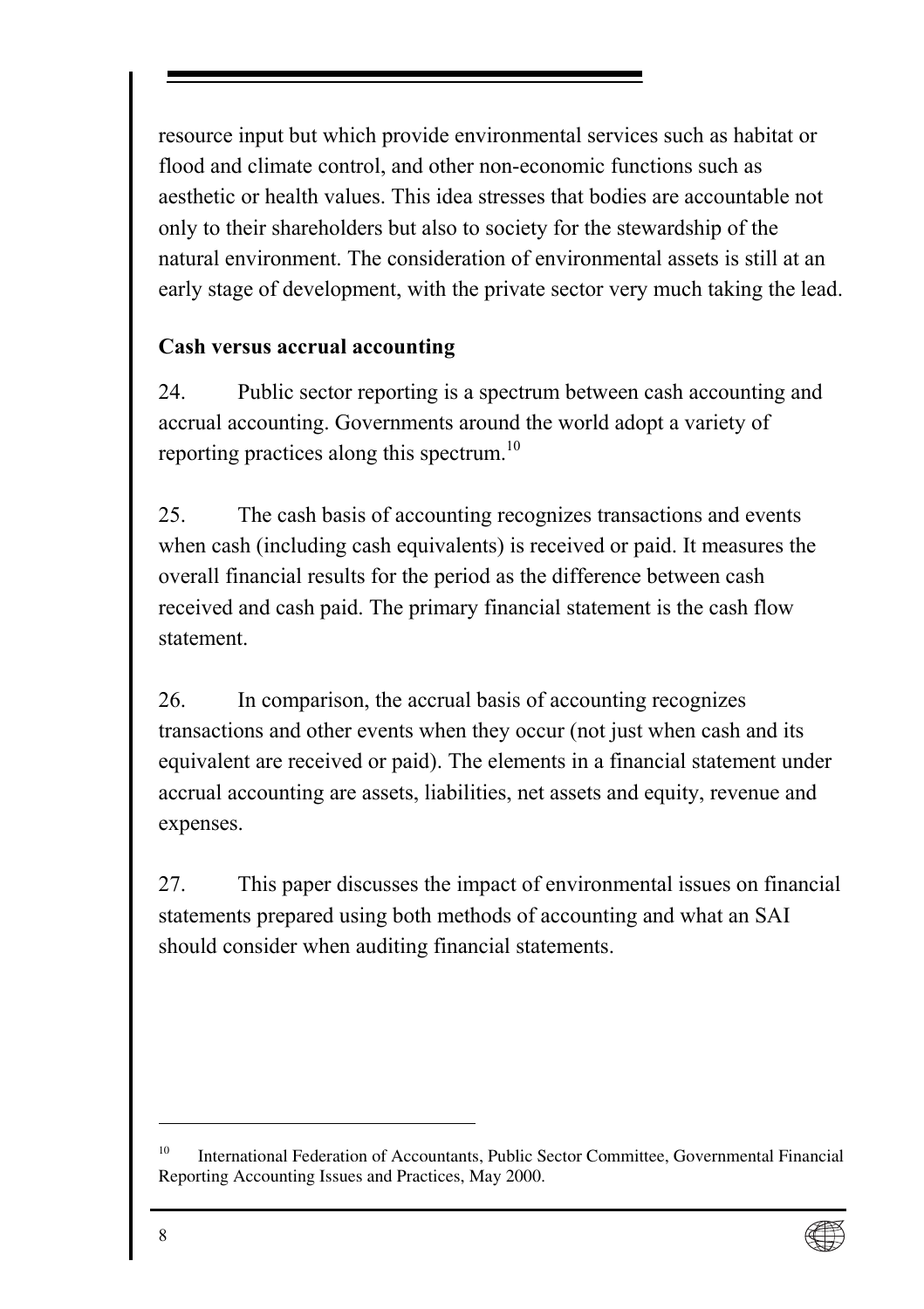## <span id="page-16-0"></span>**How Environmental Issues Impact on Financial Statements**

### **Cash accounting**

28. Environmental issues can impact on financial statements prepared on a cash basis of accounting, but the effects are limited because a cash basis focusses on the recognition of impacts during the accounting year in question (through specific payments and, in statements of losses, through special payments). Environmental impacts are not necessarily restricted to specific periods and may need to be projected. Therefore, auditors may consider developing a methodology to examine the impacts of activities on environmental issues for periods longer than the accounting year in question*.*

29. Environmental issues can impact on the cash flows of an entity during the reporting period. In addition, there could be an impact where compliance reporting is included in a government financial report, for example, where the entity is required to demonstrate compliance with environmental laws and regulations. Non-compliance can be reported through specific details or special reports that use financial and compliance auditing principles.

### **Apollo Sea Oil Spill—Republic of South Africa**

In the mid 1990s, an oil spill off the western cape shores of South Africa polluted some of the most scenic coastline of the area, a popular tourism area renowned for its natural beauty.

The responsibility for dealing with the oil spill was shared between various government agencies, but the insurance policy for recovery of the costs was vested with a government department that prepares its financial statements on the cash basis of accounting.

Additional disclosure of various items was required, including losses, incurred liabilities, and contingencies. The settlement of accounts with service providers and the finalization of the insurance claim dragged on over a number of financial periods, making the disclosure of the real cost in the cash accounts inconclusive. The effect on additional disclosures had to be considered continually. This meant the auditors had to monitor the situation over a number of financial periods until its resolution, even though it was predominantly linked to a cash basis of accounting.

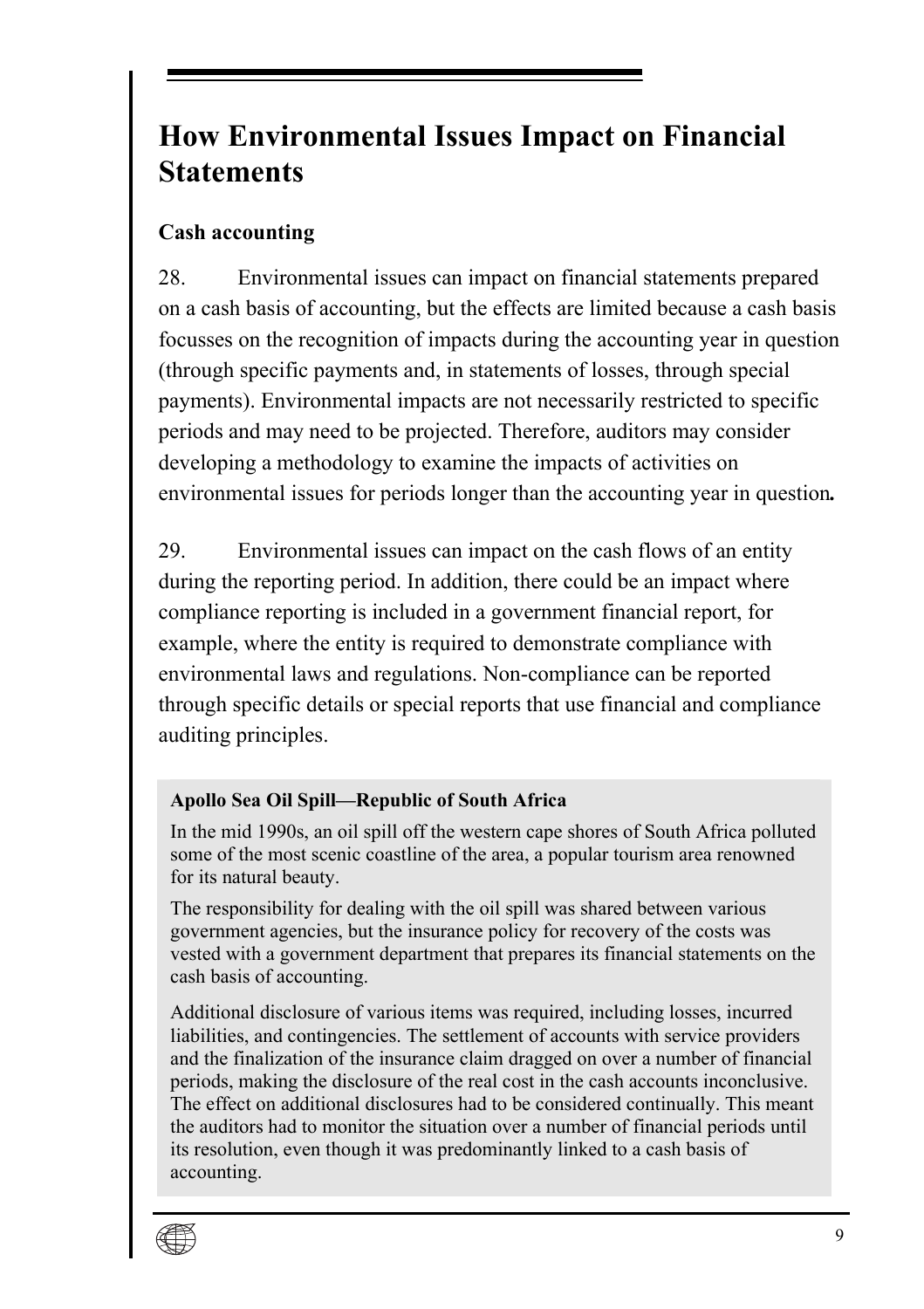The insurer offered a ZAL 15 million settlement based on the individual figures available, whereas a comprehensive analysis showed that some ZAL 25 million had been expended by the different agencies. As the responsibility was shared between various agencies, these considerations were relevant to various audits.

In this situation the SAI was able to comment in a special report on the full cost of the environmental incident and on the coordination issues between the various agencies, something that might not have been appropriate in separate audit reports on each agency.

There are other instances when an auditor may take into account the fact that while a particular issue may not be material within a single agency, it might be important across a number of agencies. For example, efficient energy management within a single agency may not be significant but across a number of agencies could lead to considerable savings.

#### **Regularity audit and environmental issues—Poland**

Regularity audits (financial and compliance) carried out by Poland's Supreme Chamber of Control have addressed a wide range of environmental issues and outcomes including:

- the implementation of a forestry planting program;
- post-mining (sulphur industry) land reclamation and environmental protection program;
- fulfillment of obligations under the provisions of the Helsinki Convention; and
- collection and use of fees and fines for salinification of surface waters.

#### **Implementation of a forestry planting program**

After auditing this forestry program, the Supreme Chamber of Control reported to Parliament on the following shortcomings:

- lack of favourable conditions to assist the successful implementation of the program;
- lack of common forestry and spatial management policy;
- ineffective co-ordination by government departments;
- shortage of financial resources; and
- incomplete and inappropriate use of funds allocated to the program.

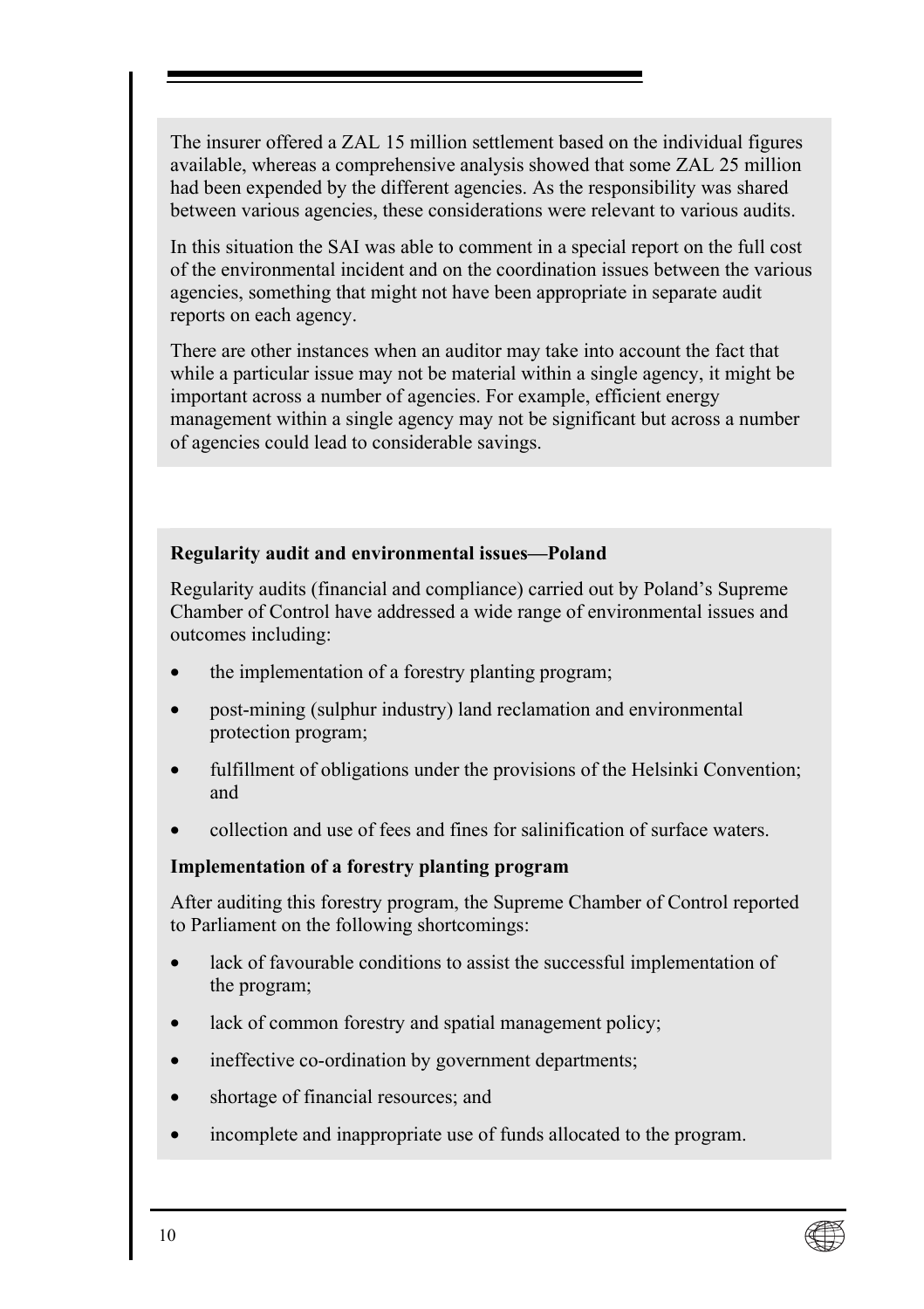#### <span id="page-18-0"></span>**Drilling and maintenance of boreholes–Zimbabwe**

This was an audit of a District Development Fund (DDF) that had, as one objective, to provide safe drinking water to rural people by sinking boreholes owned by and located in communities. The shortcomings reported to Parliament included:

- the financial management and control system was not favourable to provincial drilling operations;
- borehole drilling services were provided to people who were outside the DDF mandate; and
- the DDF managed to achieve only 45 percent of its planned output during the audited period.

### **Accrual accounting**

30. Environmental issues can have an impact on financial statements prepared on an accrual basis in many ways. There are international accounting standards that address the general principles for the recognition, measurement, and disclosure of environmental matters in a financial report.<sup>11</sup> SAIs may therefore develop auditing standards in line with these international accounting standards in conjunction with their own national accounting bodies.

31. The introduction of environmental laws and regulations may involve an obligation to recognize impairment of assets and consequently a need to write-down the carrying value*.*

32. A failure to comply with legal requirements concerning environmental matters, such as emissions or waste disposal, may require accrual of remediation works, compensation, or legal costs. For example, a failure to comply with pollution control laws may lead to fines and penalties for an entity.

<sup>&</sup>lt;sup>11</sup> For example, ISA 37: Provisions, Contingent Liabilities and Contingent Assets provides general considerations that apply to the recognition and disclosure of provision and contingent losses, including those arising from environmental matters. Examples of environmental liabilities are also provided.

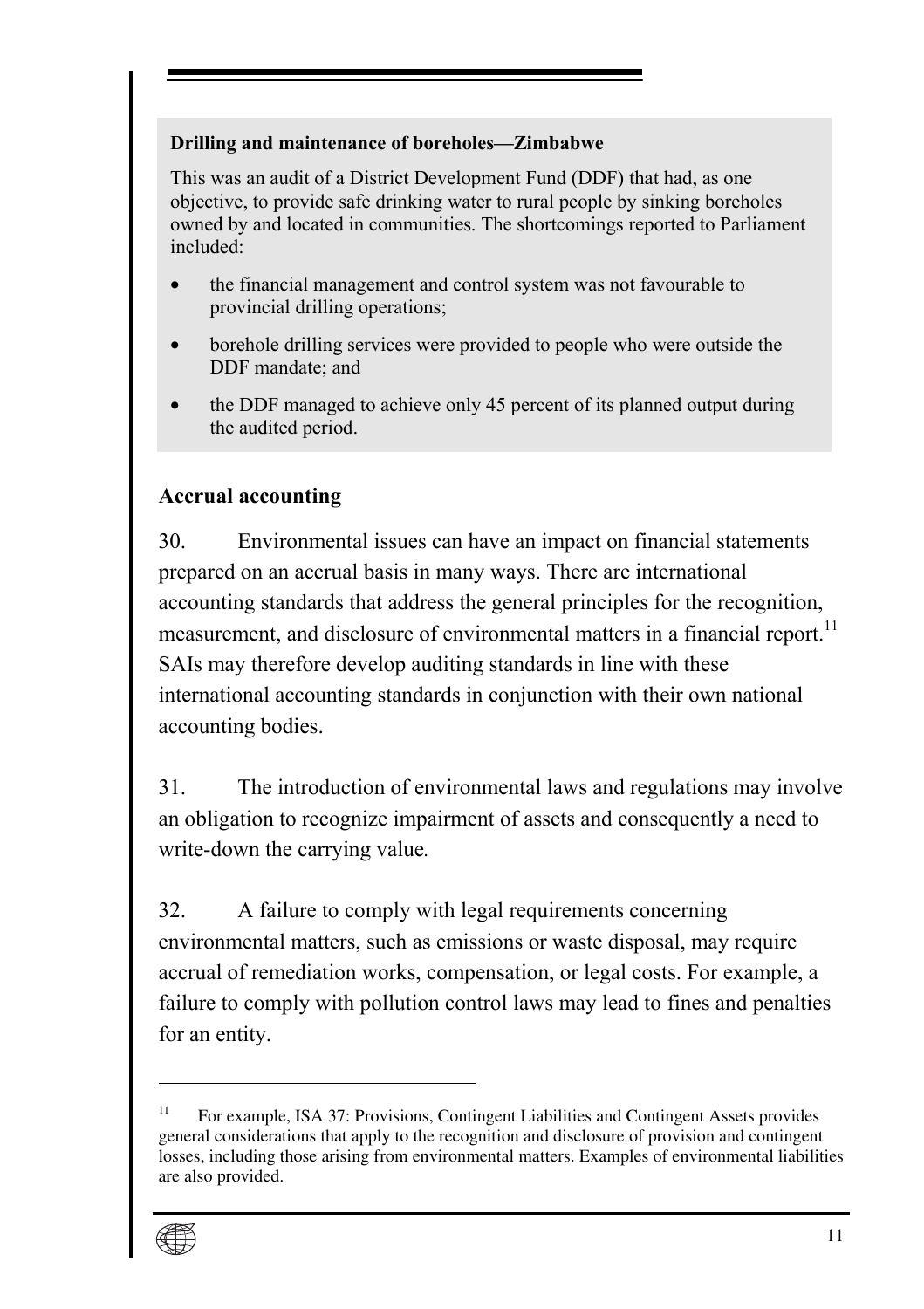33. Some annual operating costs are environmental in nature. For example, energy costs can be considered an environmental cost as the use of fossil fuels is a source of carbon dioxide and air pollution.

34. Some entities may need to recognize environmental obligations as liabilities in the financial statements. For example, obligations associated with solid waste landfill closure, and aftercare and restoration obligations associated with mining operations.

35. An entity may need to disclose a potential environmental obligation as a contingent liability where:

- the possible obligation depends on the possible occurrence of a future event; or
- the amount of the present obligation cannot be reasonably estimated; or
- an outflow of resources to settle the obligation is not probable.

36. In the course of meeting the relevant accounting standard requirements, some additional disclosures in the notes to the financial statements may be required. Examples might include:

- the industry in which the entity operates and the associated environmental issues;
- the accounting treatment adopted for environmental costs, i.e. what is included, when items are expensed or capitalised, how items are amortised to income, etc;
- fines and penalties which have been incurred under environmental legislation; and
- environmental restoration liabilities, including measurement uncertainties, nature, and timing.

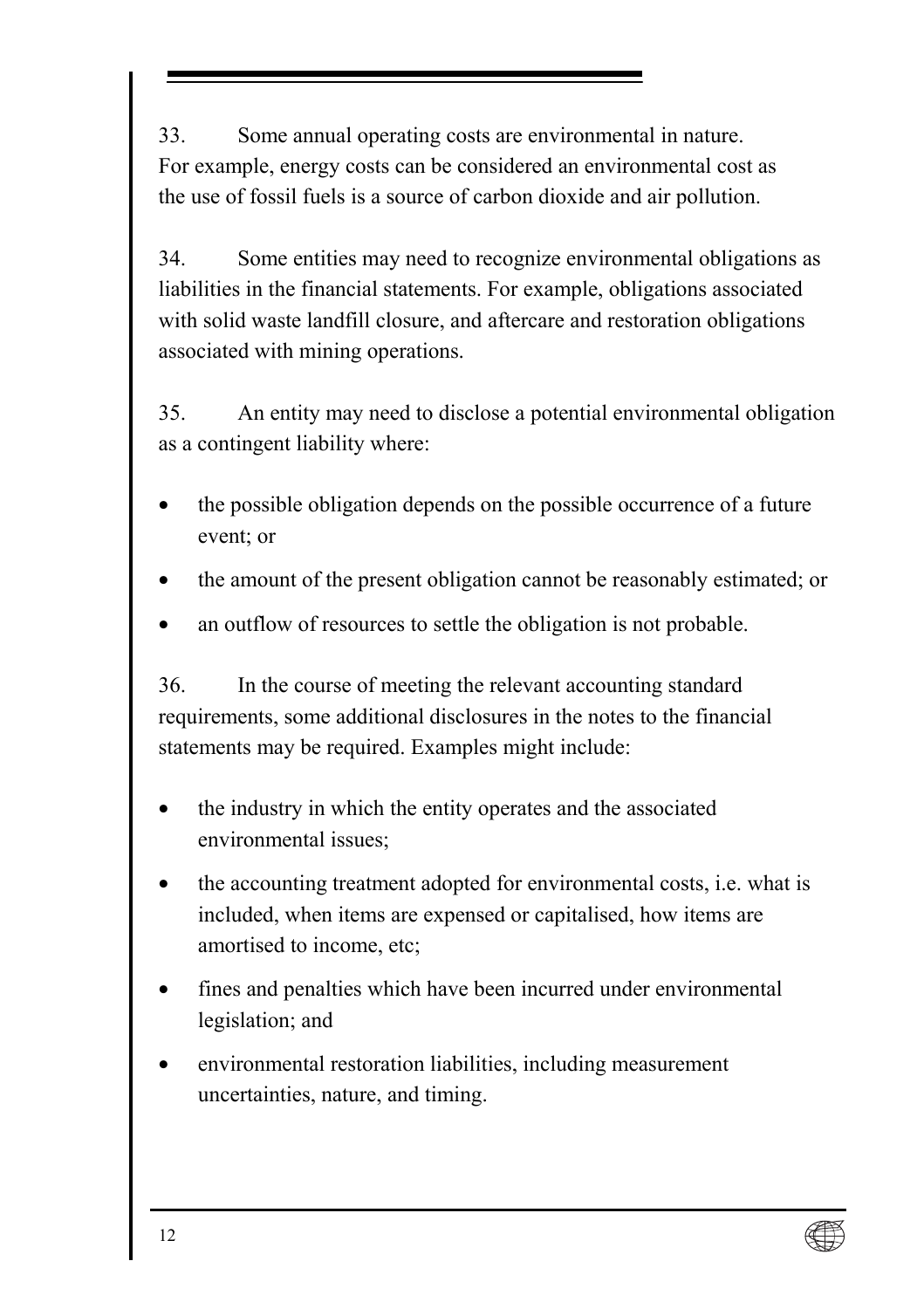37. Regardless of the increasing emphasis on environmental accounting, the accrual accounting regime not only rec[ogn](#page-20-0)izes environmental costs as they occur (as cash accounts, etc.) but also recognizes items such as environmental liabilities, either in the long or the short term—for instance, by establishing financial provisions in the balance sheet and by disclosing contingent liabilities elsewhere in the financial statements. The value of fixed assets can also be adjusted—through permanent diminutions in value, for example, to reflect impairments. Existing standards, therefore, can accommodate environmental issues, and auditors have a standard against which to assess the inclusion of environmental issues in the financial statements.

#### **Accounting for key infrastructural assets in New Zealand**

In New Zealand, local government is responsible for significant environmental services such as delivery of fresh water, treatment and disposal of wastewater, and solid waste disposal. Local government also administers key environmental legislation. $12$ 

In 1993 the New Zealand SAI tabled a report to Parliament that concluded that no assurance could be given as to local government's long-term financial security. The local government had a lack of knowledge about the condition of major infrastructural assets and no strategic plan for the maintenance and development of such assets. The Auditor-General's findings were based on the regularity audits carried out across local government.

The report resulted in a change in the *Local Government Act* requiring local authorities to assess the condition of their infrastructure and future service requirements (both customer and environment). While the prime reason for raising this was financial, the outcomes have included:

- significant increases in available information about key environmental infrastructure assets such as water and wastewater delivery and treatment systems;
- improved short-term maintenance and long-term replacement investment in environment infrastructure assets to meet customer concerns and environmental standards; and
- improved performance of infrastructure assets and the reduced risk to the environment through failure of such systems.

<span id="page-20-0"></span><sup>12</sup> *The Building Act 1991* and *The Resource Management Act 1991* are two examples.

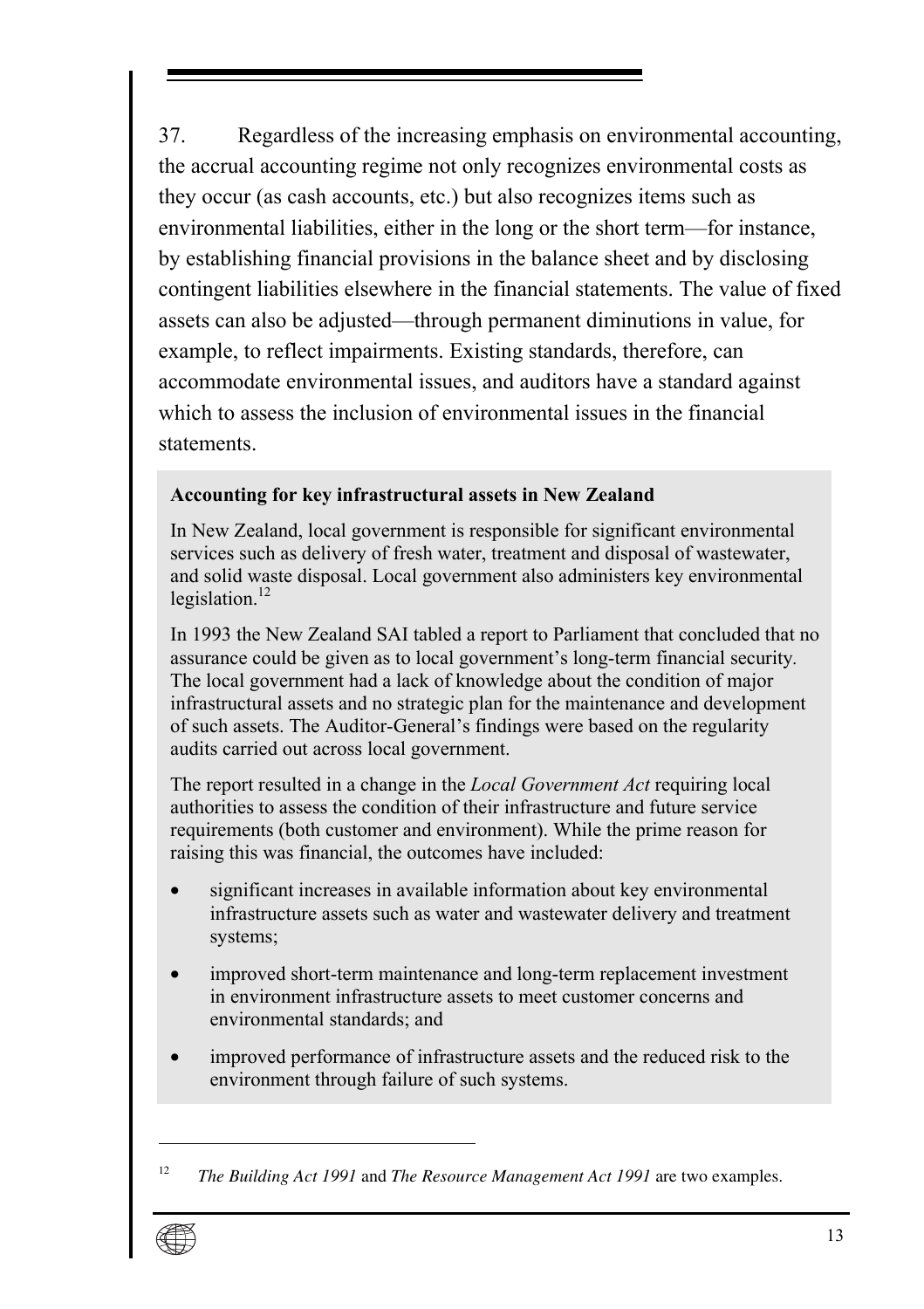## <span id="page-21-0"></span>**Compliance Audit**

38. As stated in paragraph 1, compliance auditing falls within the INTOSAI definition of regularity auditing. Compliance audits can examine an entities compliance with a range of matters. Firstly, they can examine an entity's compliance with financial authorities and accounting practices (for example, legislative controls such as appropriations of the entities spending). Secondly, they can examine compliance with environmental laws and treaties. Auditors may be interested in examining compliance with laws and treaties as non-compliance could affect the entity's financial statements. Also, auditors may be interested in examining such compliance because, apart from any effect on financial statements, it will inevitably incur expenditure and could, therefore, be relevant to the wider use of public funds.

39. Some SAIs may conduct the second type of compliance audits under a performance audit mandate—compliance can therefore fall within both regularity and performance audit mandates.

40. Compliance auditing also allows the SAI to assess the compliance performance of an entity. It can help the government (and its agencies) close the gap between promises and the results achieved by its policies and programs. For example, a department may be funded to regulate environmental activities such as permits for the logging of trees. Does it have the systems in place to do the job? Are its activities being fairly and accurately reported?

- 41. This type of environmental audit can:
- promote compliance or provide increased assurance about compliance with existing and impending environmental policy and legislation;
- reduce the risks and costs associated with non-compliance with regulations;
- save costs by minimizing waste and preventing pollution; and
- identify liabilities and risks.

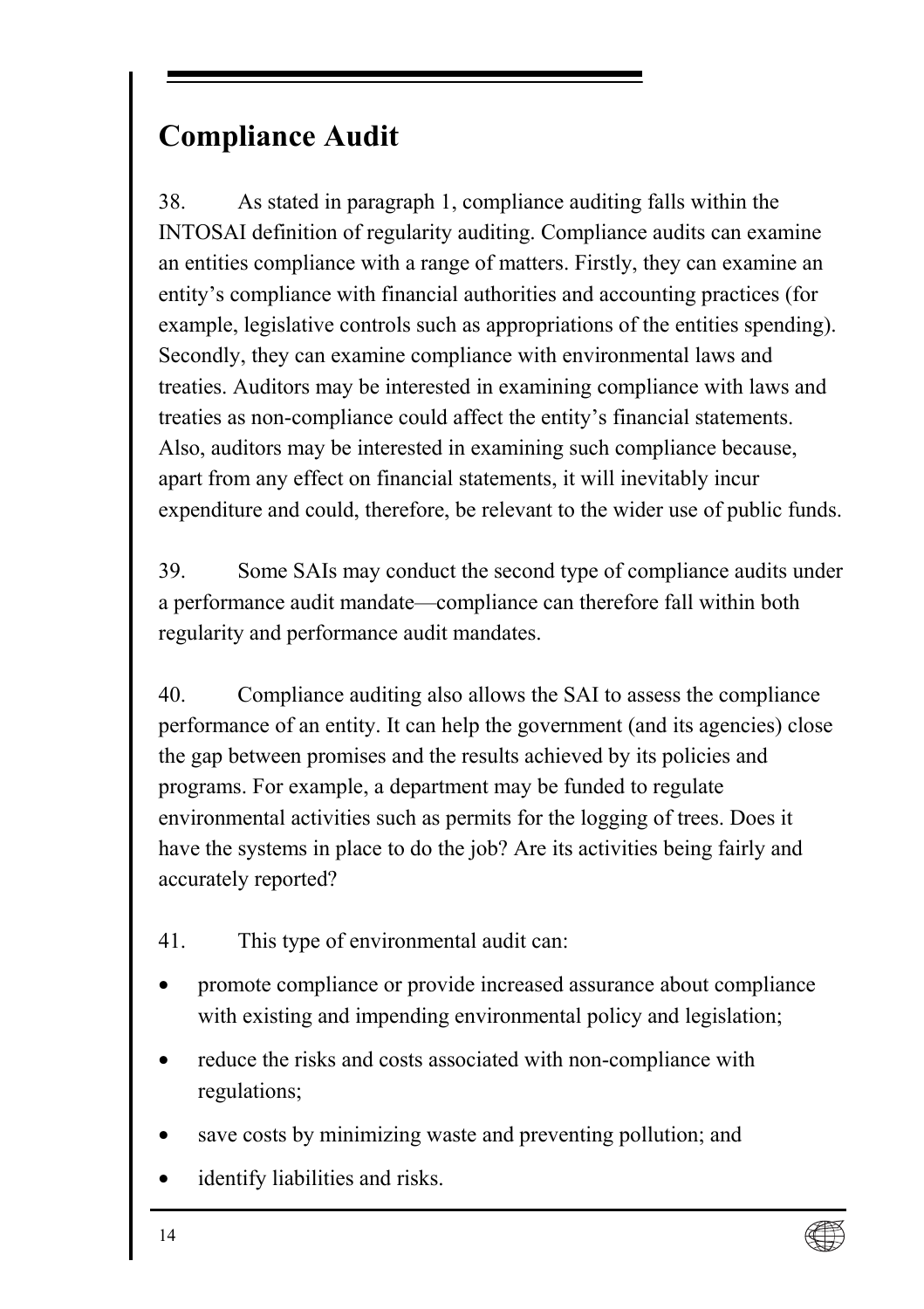#### <span id="page-22-0"></span>Payments for motorway construction and water quality monitoring—Greek **Court of Audit**

The Greek Court of Audit only carries out financial audit—it has no direct powers to conduct "green audits." It can examine whether

- (a) public money is going to be spent or has been spent against environmental rules (compliance); and
- (b) public money scheduled to be spent for the protection of the environment is effectively spent for this purpose.

The Court has stated that *the audit of the public expenditure is not limited to the application of financial regulations but also comprises the implementation of the regulations on protection of the environment*.

The Court conducted such an audit on payments made for the construction of a motorway and concluded that the approach adopted for the enlargement of the motorway was the most economic. However, funding for the project was not approved as the coastal area where the motorway was to be built was protected by the Constitution as an environmental public good.

The Court has also conducted an audit on the implementation of a program for the protection of bathing waters. The program was designed to establish a monitoring mechanism for testing the quality of bathing waters. The Court observed that public money had been spent not on the basis of a permanent establishment, but for the payment of private entities or individuals, occasionally collaborating with the public service. The court raised queries regarding the eligibility of this kind of expenditure. It considered that the aim of the program was to create a relevant monitoring network with highly qualified personnel. An infrastructure was thus necessary to be provided in order to make possible the installation of a new public service.

# **What Can a Regularity Auditor Do?**

#### **Obtain knowledge of environmental matters**

42. In all audits, a sufficient knowledge of the business is needed to enable the auditor to identify and understand matters that may have a

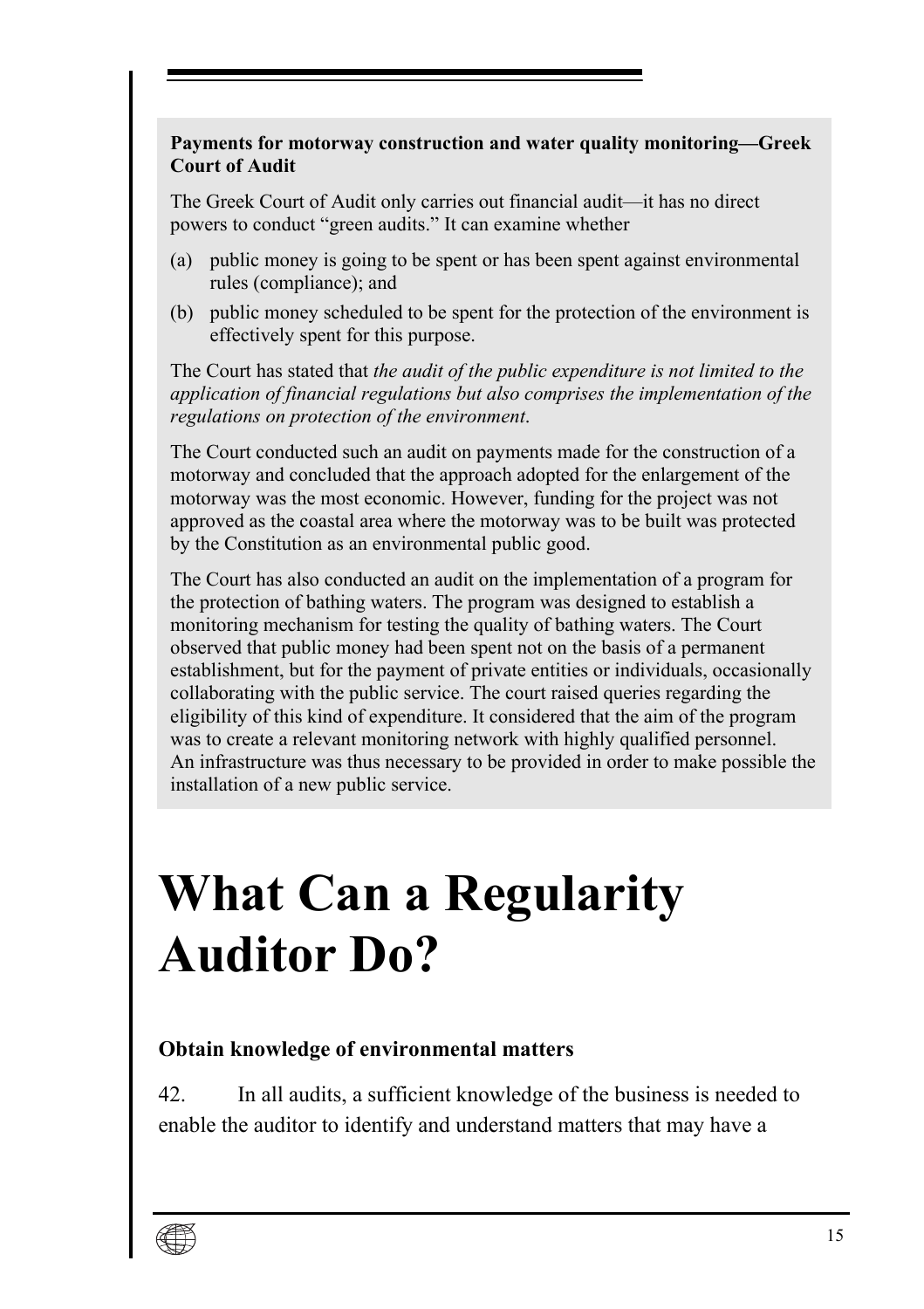<span id="page-23-0"></span>significant effect on the financial statements, the audit process, and the audit report (ISA 310, paragraph 2).

43. The auditor is not expected to know more than management or the environmental experts.

44. The regularity auditor should consider the industry in which the entity operates, as it could indicate the possible existence of environmental liabilities and contingencies. Certain industries are more exposed to environmental risks—for example, chemical, oil and gas, pharmaceutical, and mining industries, or government agencies with responsibilities for environmental management or regulation.

### **Assess inherent risk, internal control systems, and the control environment**

45. Having acquired a sufficient knowledge of the business, the auditor assesses the risk of material misstatement in the financial statements. This would include the risk of misstatement due to environmental matters, namely environmental risk.

- 46. Examples of environmental risk include:
- compliance costs arising from legislation; and
- impact of non-compliance with environmental laws and regulations.

47. The audited entity can adopt different approaches to achieve control over environmental matters. Small entities or entities with low exposure to environmental risk may include environmental control systems in their normal internal control systems. Entities with high exposure to environmental

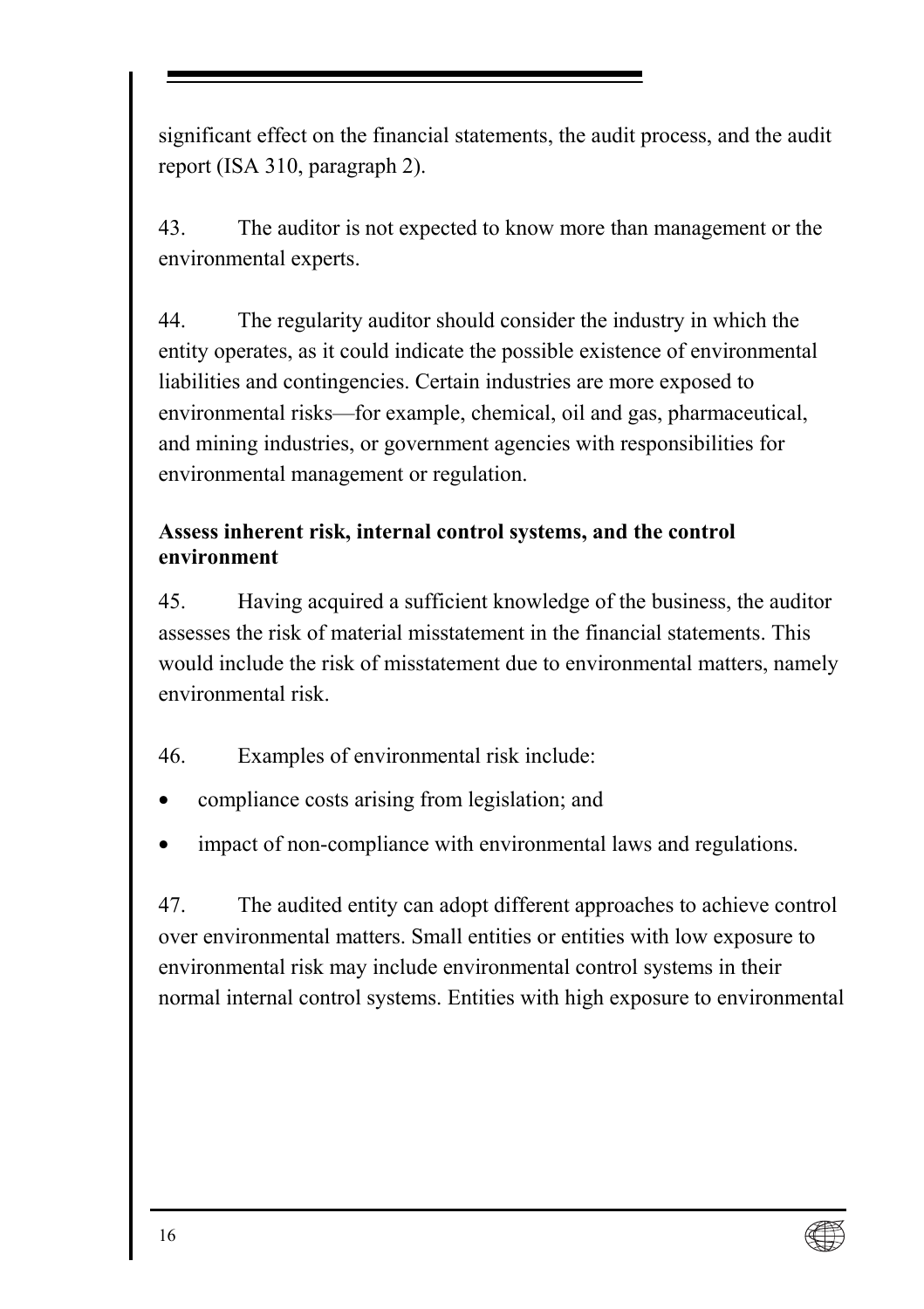<span id="page-24-0"></span>risk may design and operate a separate internal control sub-system—for example, an environmental management system (EMS).<sup>13</sup>

48. The auditor should also obtain an understanding of the control environment for environmental matters. For example, areas to examine could include a governing body's and its management's attitude, awareness, and actions toward internal control.

49. If the auditor considers there is a risk of material misstatement of the financial statements, specific procedures would need to be designed and performed to ensure that there is no material misstatement.

#### **Water and Wastewater Management-Austria**

The Austrian Court of Audit recently conducted a study of grants given by the federal ministry of agriculture, forestry, environment, and water management. The study included an examination of the organization and its financing of the system. Fundraising and distribution of money was seen as important—the more efficient the system, the more projects could be funded and the more potential environmental benefits could be achieved.

### **Consider laws and regulations**

50. When planning and performing an audit, a regularity auditor may evaluate compliance with applicable laws and regulations, where noncompliance may materially affect the financial statements, or where compliance incurs expenditure of public funds. However, an audit cannot be expected to detect non-compliance with all laws and regulations.<sup>14</sup>

51. The regularity auditor obtains a general understanding of environmental laws and regulations that could result in the material

<sup>14</sup> ISA 250: Consideration of Laws and Regulations in an Audit of Financial Statements.



<sup>&</sup>lt;sup>13</sup> Standards for an EMS have been issued by the International Organization for Standardisation ISO 14001: *Environmental Management System—Specification with Guidance for Use.*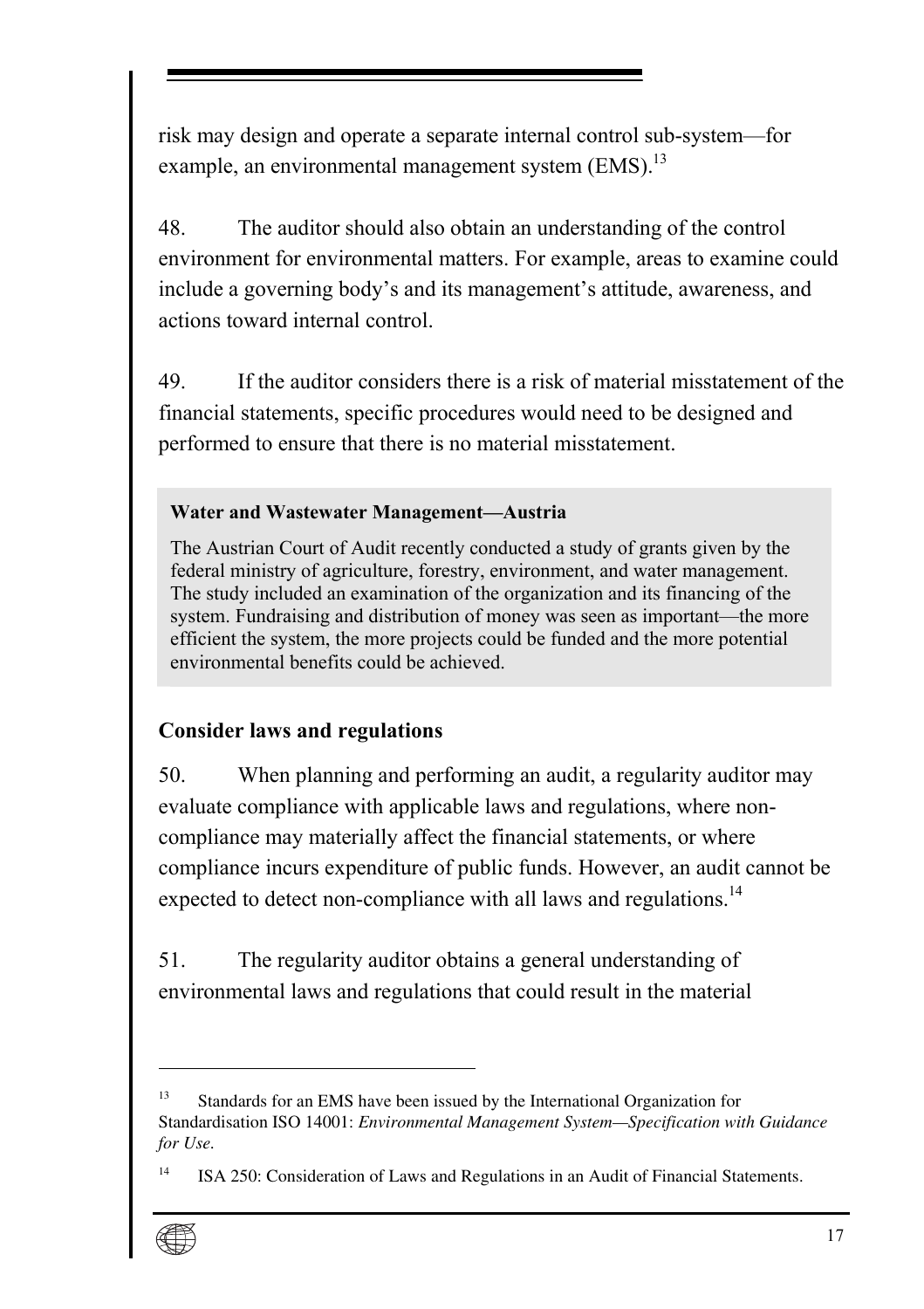<span id="page-25-0"></span>misstatement of the financial statements or which may have a fundamental impact on the operations of an entity.

52. The auditor is not expected to possess the expertise or professional competence to determine if an entity is in compliance with the environmental laws and regulations. The auditor, however, can use his training, experience and understanding of the entity and industry to recognize non-compliance issues and seek expert advice.

### **Perform substantive procedures**

53. The regularity auditor also obtains evidence to support the environmental disclosures made in the financial statements through enquiries of management—those responsible for preparing the financial statements and those responsible for environmental matters.

54. If the entity has an internal auditing function, which examines environmental aspects of the entity's operations, the auditor should consider using that work. In certain situations, an environmental expert may be involved in an outcome recognized or disclosed in the financial statements, for example, in quantifying the nature and extent of a contamination, considering alternative methods of site restoration, etc. In such cases, the auditor should consider the impact of the expert's work on the financial statements and the professional competence and objectivity of the environmental expert.

55. Another aspect the regularity auditor may consider is the use of any income that an entity may be responsible for collecting, such as funds collected under the "polluter pays" model. The auditor may examine the financial systems and controls around the collection of such funds, and also whether the funds are being used for the purposes they were intended.

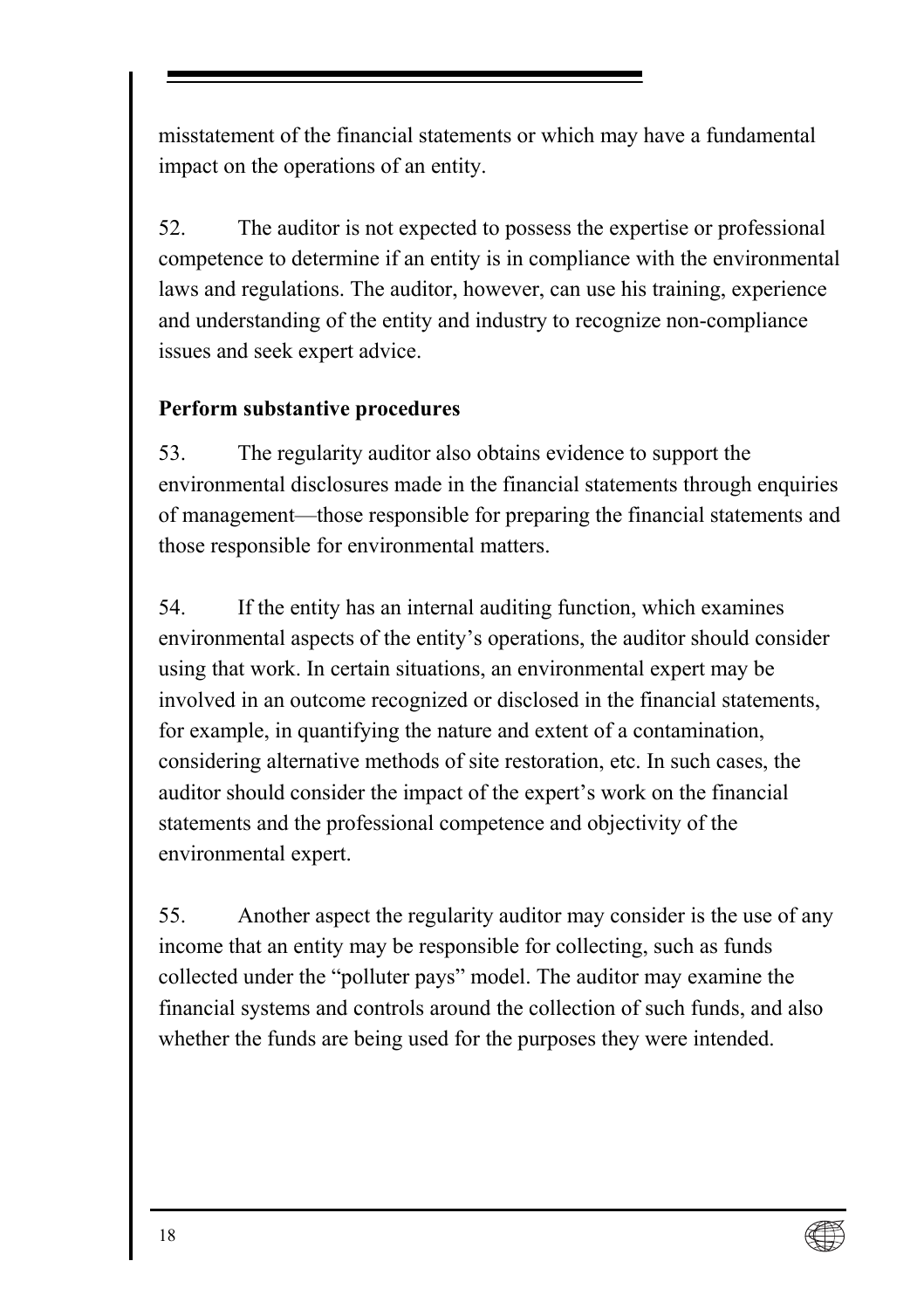# <span id="page-26-0"></span>**Reporting**

## **Service performance reporting**

56. Some governments either report information on service performance in financial statements or separately. In such cases, SAIs may further the accountability and reporting aspects of their regularity audit role.

57. *With increased public consciousness, the demand for public* accountability of persons or entities managin[g pu](#page-26-1)blic resources has become increasingly evident so that there is a greater need for the accountability processes to be in place and operating effectively.<sup>"15</sup>

58. This suggestion concerns all entities that have an impact on the environment and can be categorized into three groups:

- entities whose operations directly or indirectly affect the environment, whether positively or negatively—such as by rehabilitation or utilization and pollution;
- entities with powers to make or influence environmental policy and regulations—whether internationally, nationally, or locally; and
- entities with the power to monitor and control the environmental actions of others  $16$

59. <sup>The</sup> "Development of adequate information, control, evaluation and reporting systems within the government will facilitate the accountability

<span id="page-26-1"></span><sup>16</sup> INTOSAI, *Guidance on Conducting Audits of Activities with an Environmental Perspective*, 2000.



<sup>15</sup> INTOSAI, *Auditing Standards*, Revised Edition 1992, paragraphs 20–22.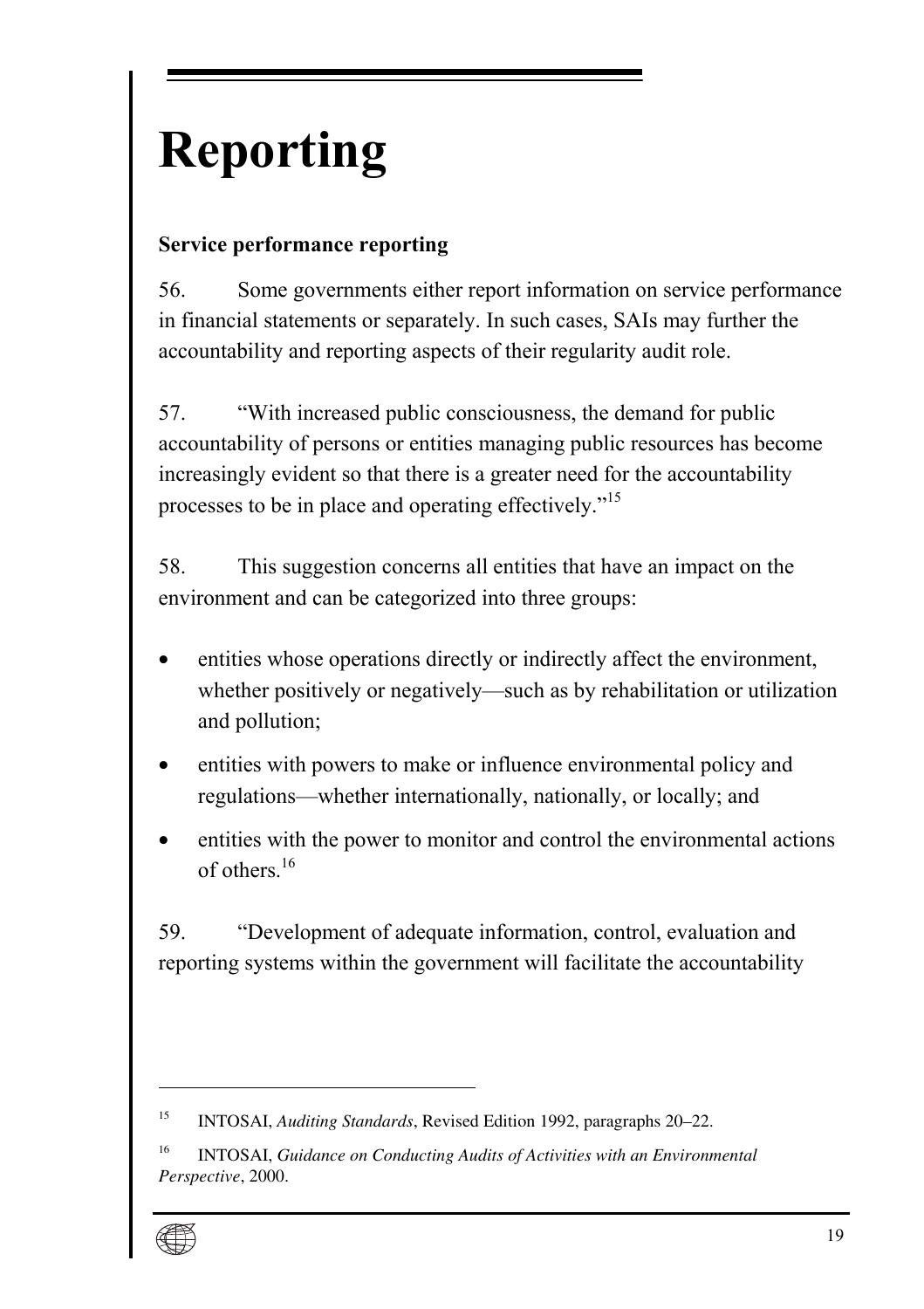process. Management is responsible for the correctness and sufficiency of the form and content of the financial reports and other information.<sup>717</sup>

60. If key environmental departments or agencies are required to produce a statement of what they intend to achieve (a statement of service performance for environmental outputs or outcomes), SAIs could encourage governments to make such statements a part of the entity's request for a budget. Each year the achievement of the previous year's statements could be reviewed as part of the financial audit.

61. This could form that basis of an annual checkpoint for monitoring the progress toward the desired environmental outcomes. Each SAI should consider how appropriate this approach might be, bearing in mind its own mandate.

#### **Sea fisheries management and development—Republic of South Africa**

In 1997 the SAI of South Africa carried out an examination of the activities of the Department of Environmental Affairs and Tourism: Sea Fisheries Management and Development. The examination was to enhance the accountability process for environmental affairs by:

- auditing the financial statements;
- auditing compliance; and
- auditing performance.

The audit examined, amongst other things:

- the use and custody of assets;
- inefficient or ineffective management measures;
- matters which, in the public interest, should be brought to the attention of the legislature concerned; and
- non-compliance with legislation and other requirements that could influence the reasonable presentation in the financial statements.



<sup>17</sup> INTOSAI, *Auditing Standards*, Revised Edition 1992, paragraphs 23–24.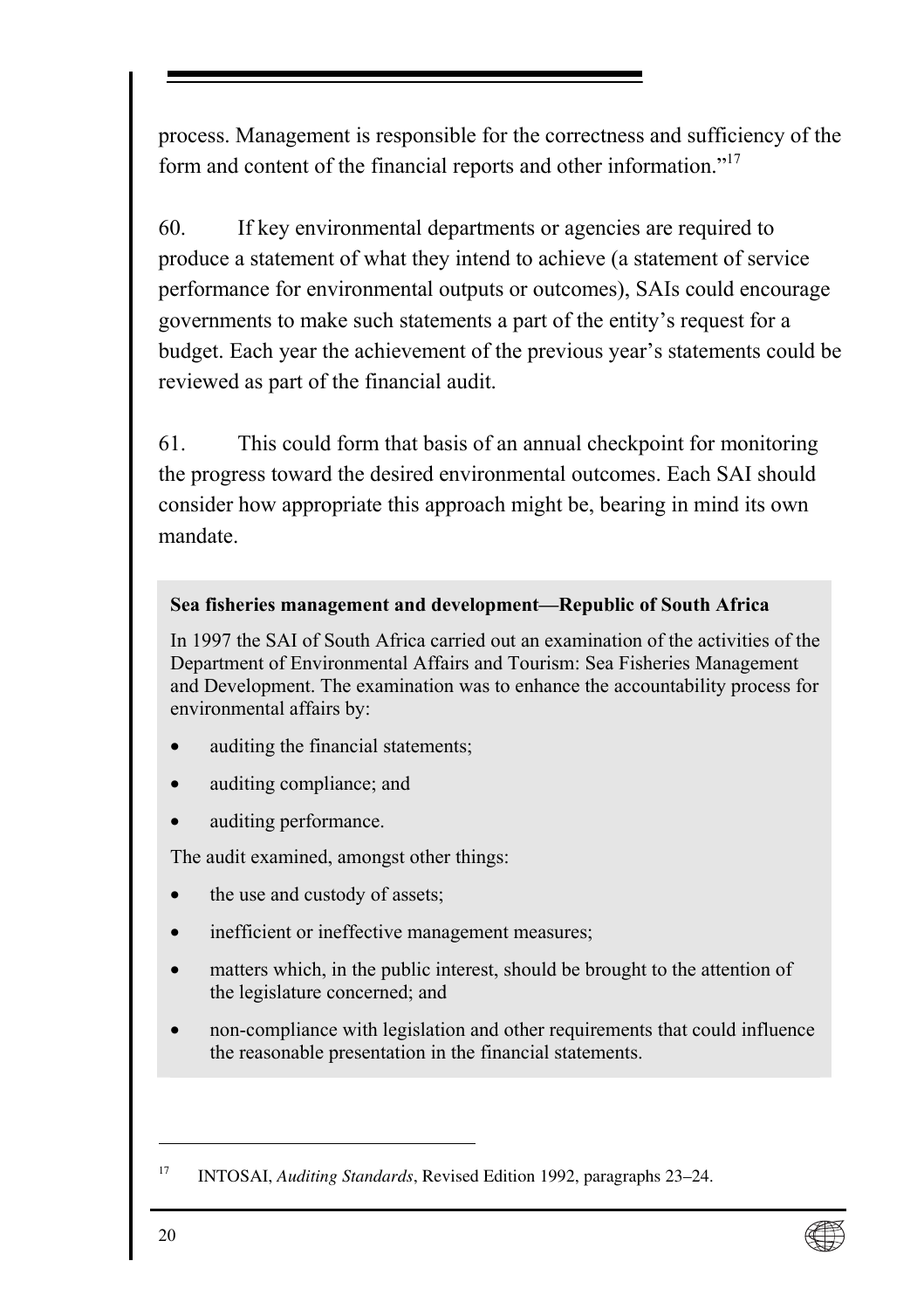<span id="page-28-0"></span>The examination of the department's financial and compliance activities were central to the environmental audit and allowed the SAI to, amongst other things, report that:

- financial reporting, performance reporting, and the implementation of environmental management systems have been impeded by a lack of legislation;
- capacity constraints impede the rendering of effective law enforcement services; and
- policy formulation and implementation were impeded by the unavailability of analytical environmental performance information, the absence of full cost accounting, and accurate information of the resource.

### **Other forms of reporting**

62. Organizations in the public sector are making progress in developing corporate governance and arrangements for risk management. There has been a move away from a singular focus on financial risk toward giving attention to all major risks that will impact on the public. The management of all significant risks to a body's fulfillment of its objectives has led to changes in corporate responsibilities and reporting.

63. Environmental reports have been developed as a method for companies to communicate their environmental performance and impact to stakeholders: they can be seen as a new and important aspect of corporate governance. Such reports could include an organizational profile, an environmental policy statement, details of targets and achievements, and details of performance and compliance.

64. In the United Kingdomís public sector, a number of bodies have started to produce environmental reports. For example, English Nature, a public agency, published its first environmental report in 2000–01. Among other things, the report outlined the agency's environmental policy and reported on key environmental performance and impacts.

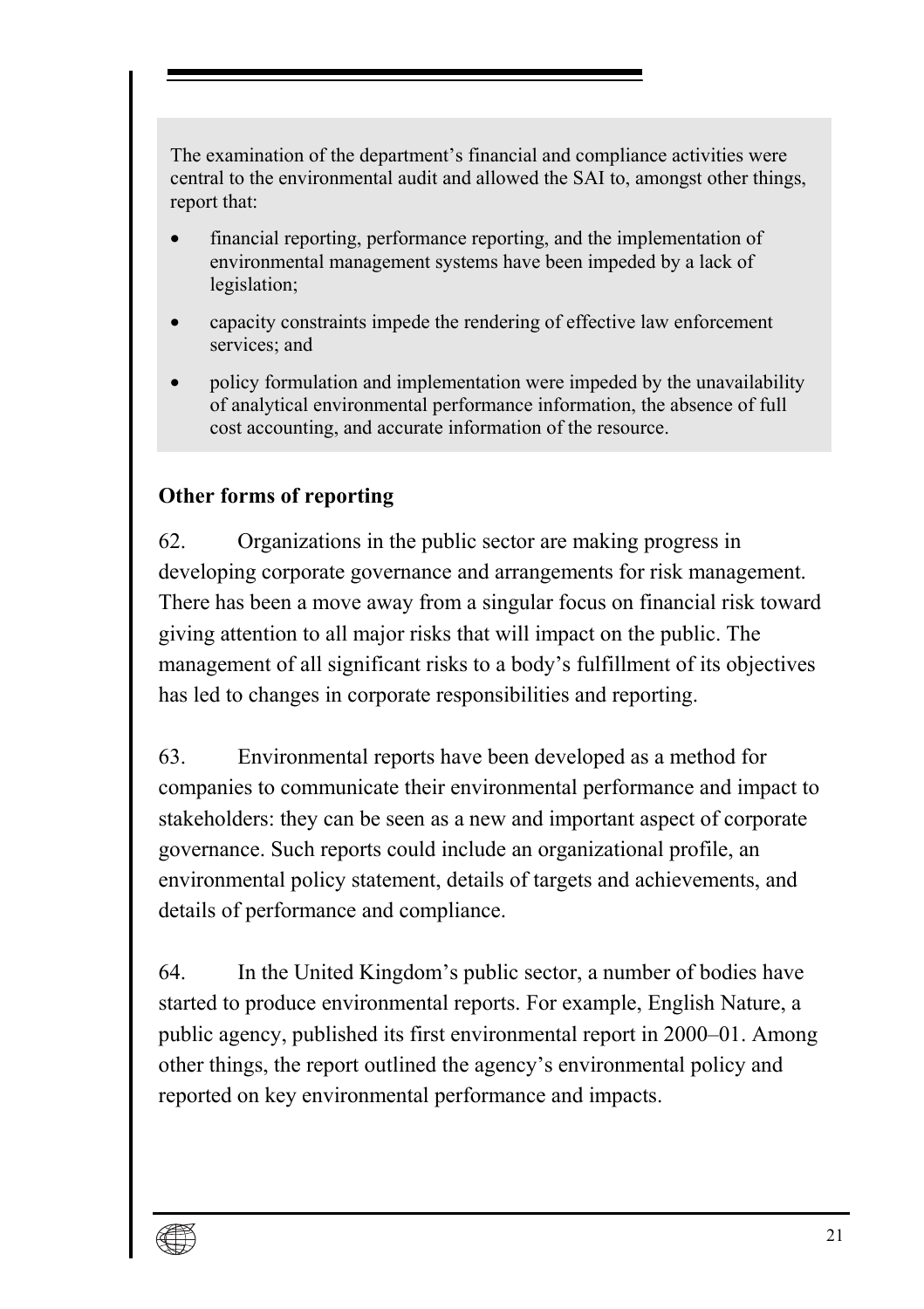# <span id="page-29-0"></span>**Conclusion**

65. The environmental problems of the world will not be solved overnight nor will they be solved solely by the actions of SAIs. However, much trust is placed in the role of the SAIs and they can be part of the solution.

66. The role of a SAI is to respond to the expectations of citizens by providing independent, credible, and objective verification of the information provided by government agencies with respect to their activities and their impact on the environment.

67. As this paper illustrates, the audit of financial statements enables the auditor to express an opinion on whether the financial statements are prepared, in all material respects, in accordance with an identified financial reporting framework. It also shows how "material respects" can be directly linked to environmental costs, obligations, impacts and outcomes. In this context the audit of financial statements requires the auditor to consider environmental matters as part of the regularity audit.

68. In addition, auditors need to be aware of ongoing developments such as recognizing environmental assets. They should seek out opportunities to encourage their clients to adopt regimes that may be considered good practice but are not currently mandatory—for instance, the production of environmental reports. As standards—in both financial reporting and corporate governance—move toward fuller reporting and disclosure of environmental, social, and ethical reporting, auditors will need to reappraise their approach.

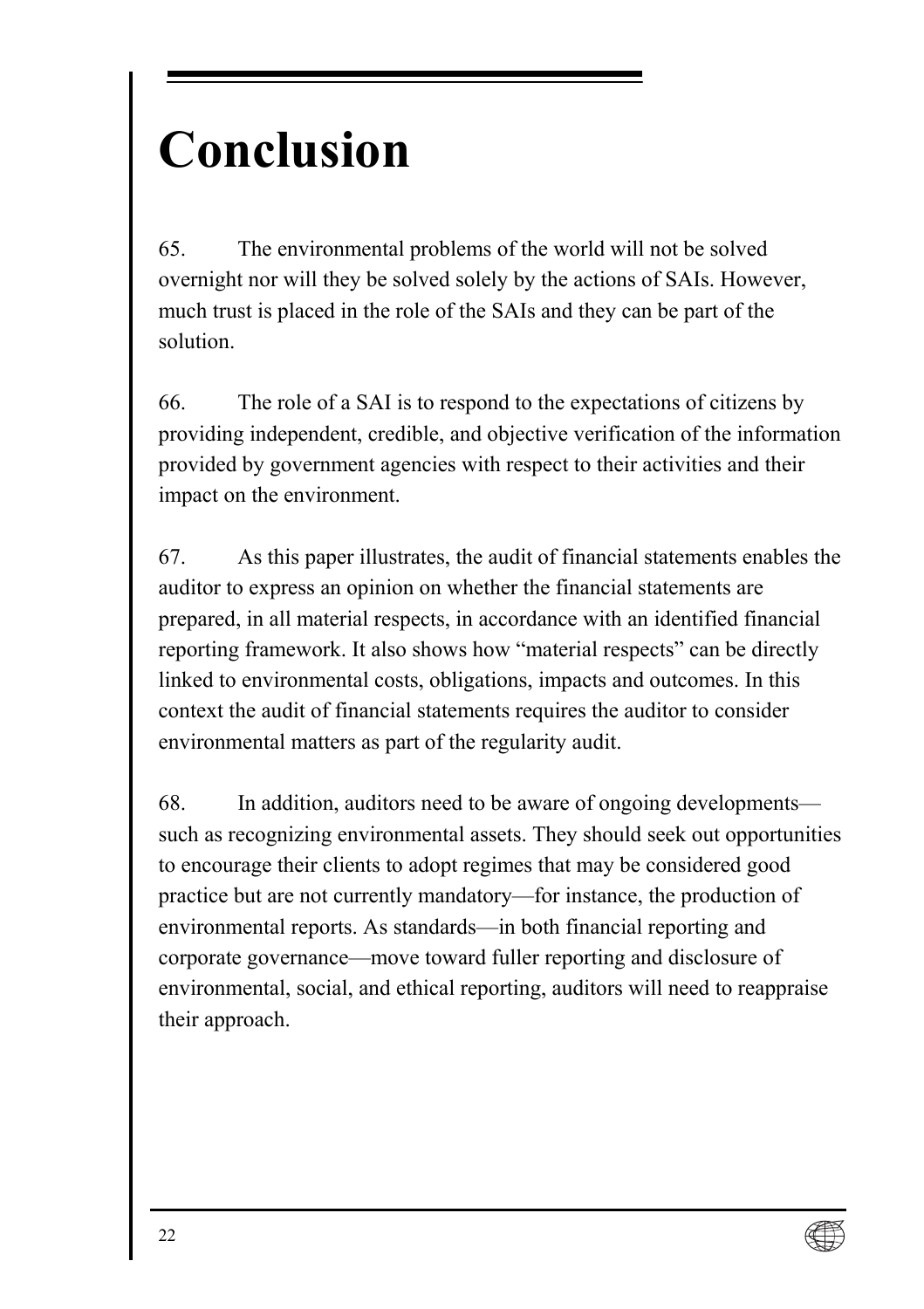#### **Department of Trade and Industry, consolidated departmental resource**  accounts for 2002–03 United Kingdom

The annual consolidated departmental resource accou[nts](#page-30-0) for the Department of Trade and Industry include the following disclosures:

- a provision to meet some of the costs of restoring the heavily contaminated land at a coke works—the minimum costs required to meet standard environmental standards;
- a provision, through an arrangement with the United Kingdom Atomic Energy Authority, to cover the costs of liabilities from programs associated with, among other things, the decommissioning of radioactive plant and facilities; and
- provisions for health-related liabilities to cover damage to workers caused by exposure to environmental hazards such as coal mine dust and fumes, and prolonged use of vibratory tools.
- 69. With acknowledgement to the work of:
- Bruce Gilkison and his book *Accounting for a Clean Green Environment.*<sup>18</sup>
- The International Auditing Practices Committee (IAPC), International Federation of Accountants, ISA 1010: The Consideration of Environmental Matters in the Audit of Financial Statements.

<span id="page-30-0"></span><sup>&</sup>lt;sup>18</sup> First published 1999 Bruce Gilkison and KPMG, Anchor Press Limited, Nelson New Zealand, ISBN 0–473–06106–6.

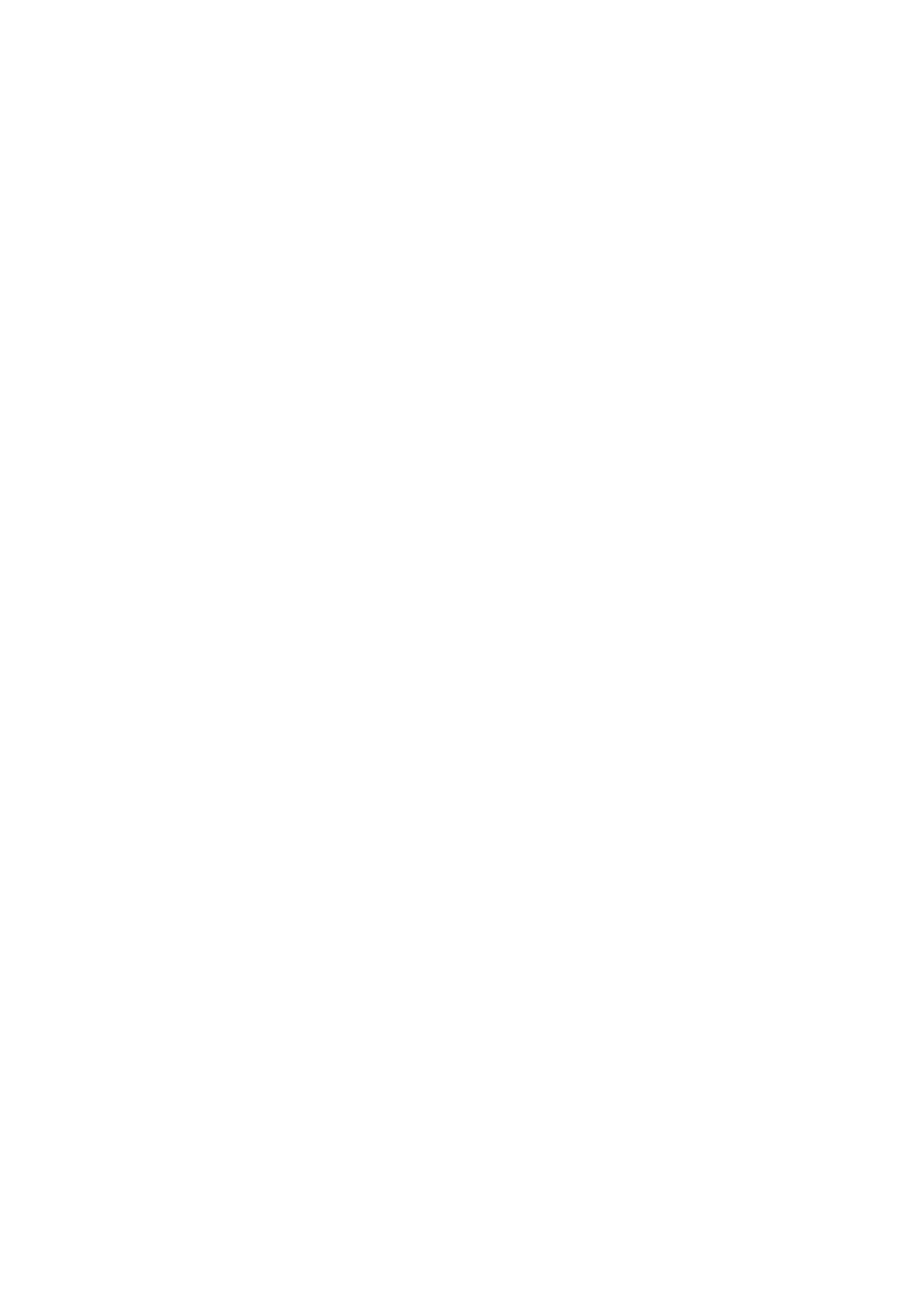# <span id="page-32-0"></span>**Appendix—Guidance Notes**

**Questions that might prompt possible dimensions of an environmental audit** 

#### **National and local government environmental legislation or policy**

Does the government have any stated **national environmental goals**?

- Who developed them?
- What do they aim to achieve?
- Do they establish standards or guidelines that must be complied with?

Does the government have any **entities or departments** that are responsible for the protection, restoration, and management of the environment?

- What are the departments and their responsibilities?
- How do they achieve the results (by regulation, policy, or management programs)?

Does the government have relevant accounting standards?

Has the government developed **legislation** designed to protect, restore, and manage the environment?

- Are there laws that government departments are responsible for enforcing?
- Are government departments required to comply with the environmental legislation or regulations?

#### **Government programs or activities**

Does the government have any **programs** designed to protect, restore, and manage the environment?

Is the government involved in **funding** programs that are designed to achieve environmental objectives?

Such programs might include maintaining soils in croplands; providing irrigation for agriculture; protecting watersheds; supporting forestry; supporting agriculture; protecting water bodies; conserving bio-diversity; improving energy efficiency; preventing pollution; managing urban waste; or protecting and preserving cultural heritage, national parks, heritage buildings, or places of special cultural or scientific value.

- What resources are the departments using to achieve the required outcomes?
- Are the resources accurately accounted for and the results accurately reported?

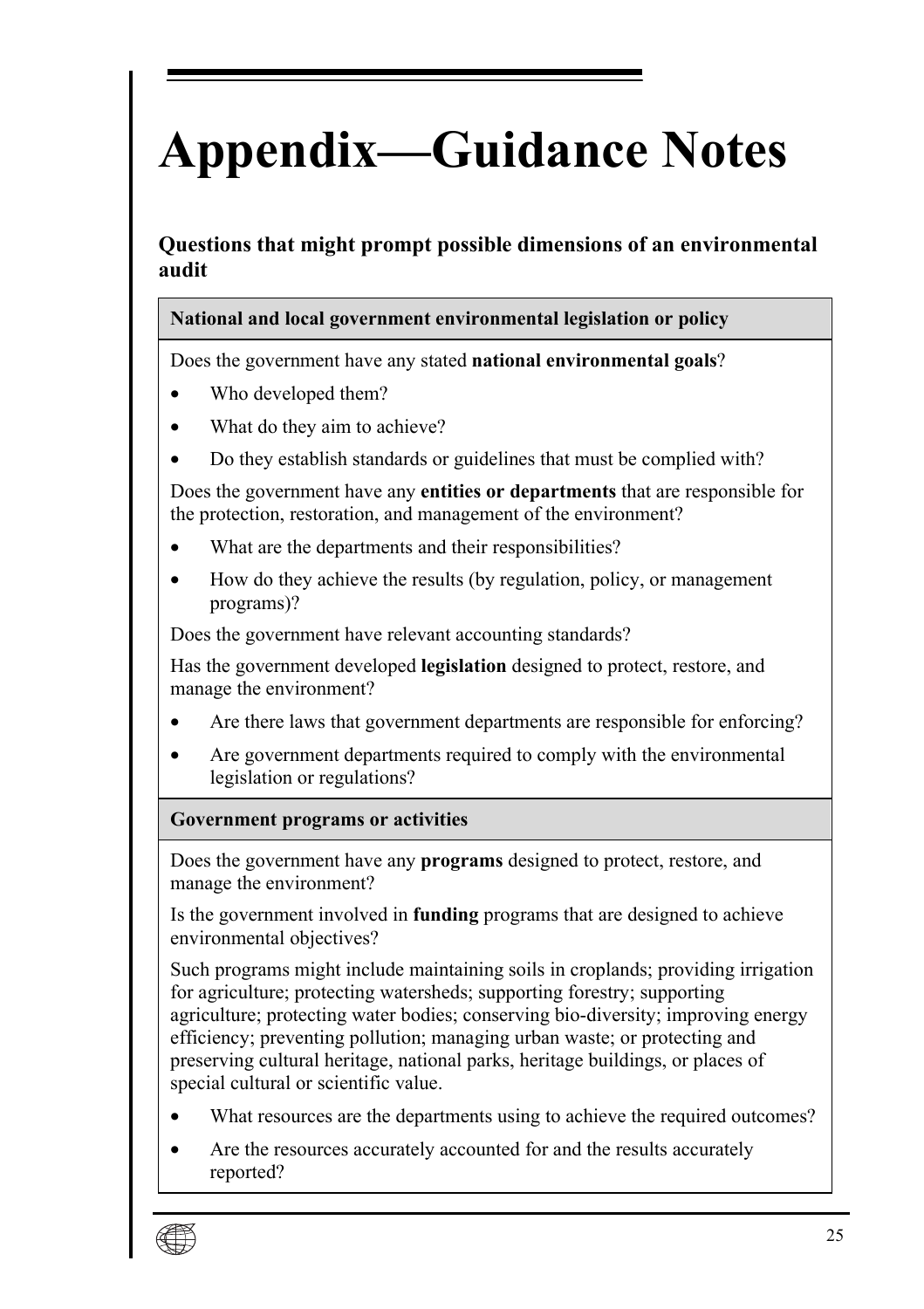• What responsibilities does the SAI have with respect to the accounting and reporting of the performance of these programs?

#### **Knowledge of the department or industry**

Does the government have any department/industry or agencies with activities that have an environmental impact?

Does the government department/industry or agencies operate in an industry that is exposed to significant environmental risk that may adversely affect the financial results and reports of the entity?

Which environmental laws and regulations are applicable to the entity?

Are there any substances used in the entity's products or production process that are subject to particular law or regulations?

Do enforcement agencies monitor the entity's compliance with the requirements of environmental laws, regulations, or licenses?

Have any regulatory actions been taken or reports been issued by enforcement agencies that might have a material impact on the entity and its financial results and/or report?

Is there a history of penalties and legal proceedings against the entity or its directors in connection with environmental matters? If so, what were the reasons for such actions?

Are any legal proceedings pending with regard to compliance with environmental laws and regulations?

Are environmental risks/impacts covered by insurance?

#### **Control environment and control procedures**

What is management's philosophy and operating style with respect to environmental control in general?

Does the entity's operating structure include assigning responsibility, including segregation of duties, to specified individuals for environmental control?

Does the entity maintain an environmental information system, based on requirements by regulators or the entity's own evaluation of environmental risk?

Does the entity operate an environmental management system (EMS)?

- This system may provide, for example, information about physical quantities of emissions and hazardous waste, environmental characteristics of the products and services, or the results of inspections or incidents.
- Examples of recognized standards for an EMS are the international standard ISO 14001 and the European Commission's Eco-management and Audit Scheme (EMAS).

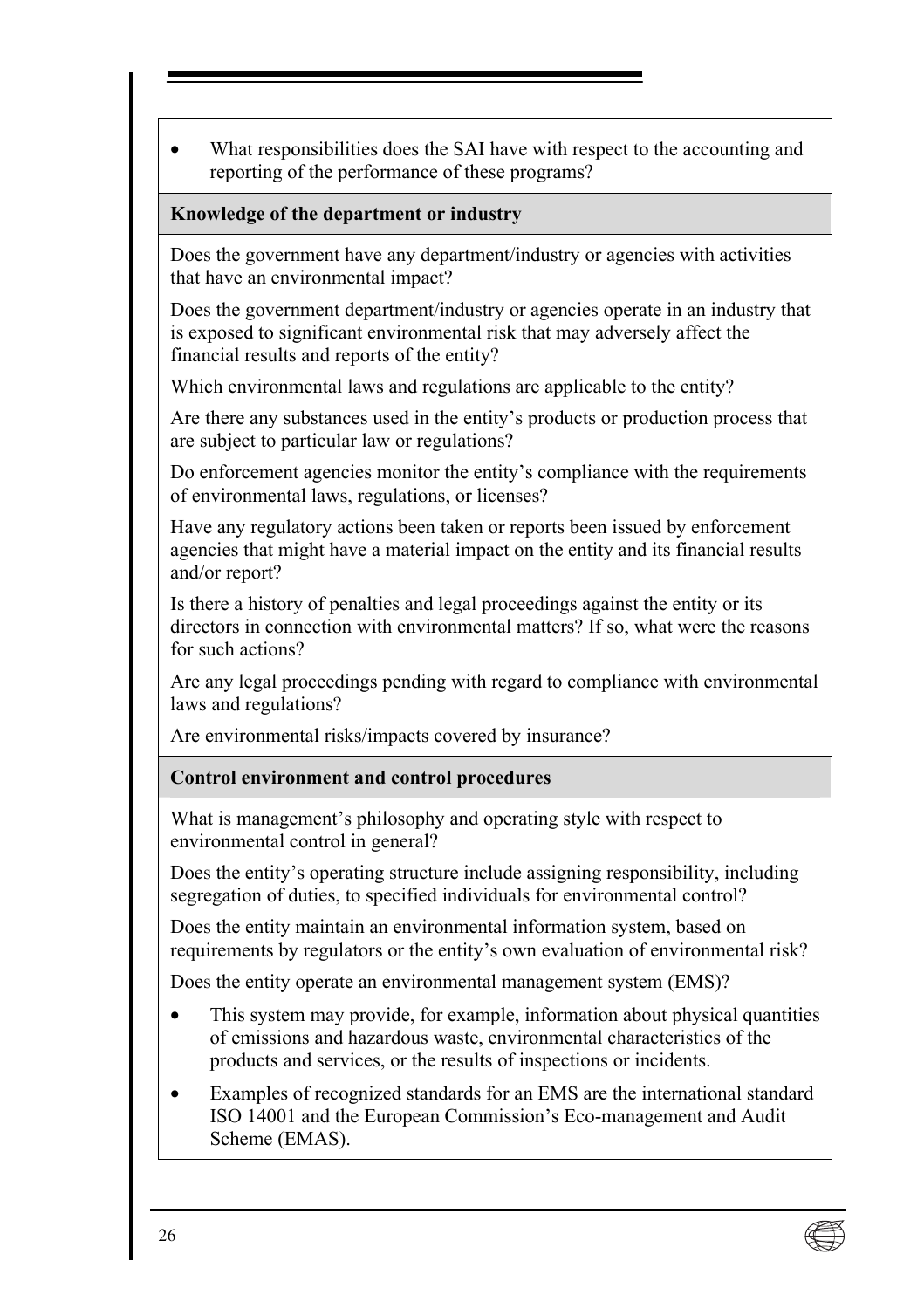Has the entity (voluntarily) published an environmental performance report? If so has it been verified by an independent third party?

Are control procedures in place to identify and assess environmental risk, to monitor compliance with environmental laws and regulations, and to monitor possible changes in environmental legislation likely to have an impact on the entity?

Is management aware of the existence and the potential impact on the entity's financial report of:

- any risk of groundwater liabilities arising as a result of contamination of soil, groundwater, or surface water;
- any risk of liabilities arising as a result of air pollution; or
- unresolved complaints about environmental matters from employees or third parties?

Does the entity have operating and control procedures for the disposal of waste and hazardous waste in compliance with legal regulations?

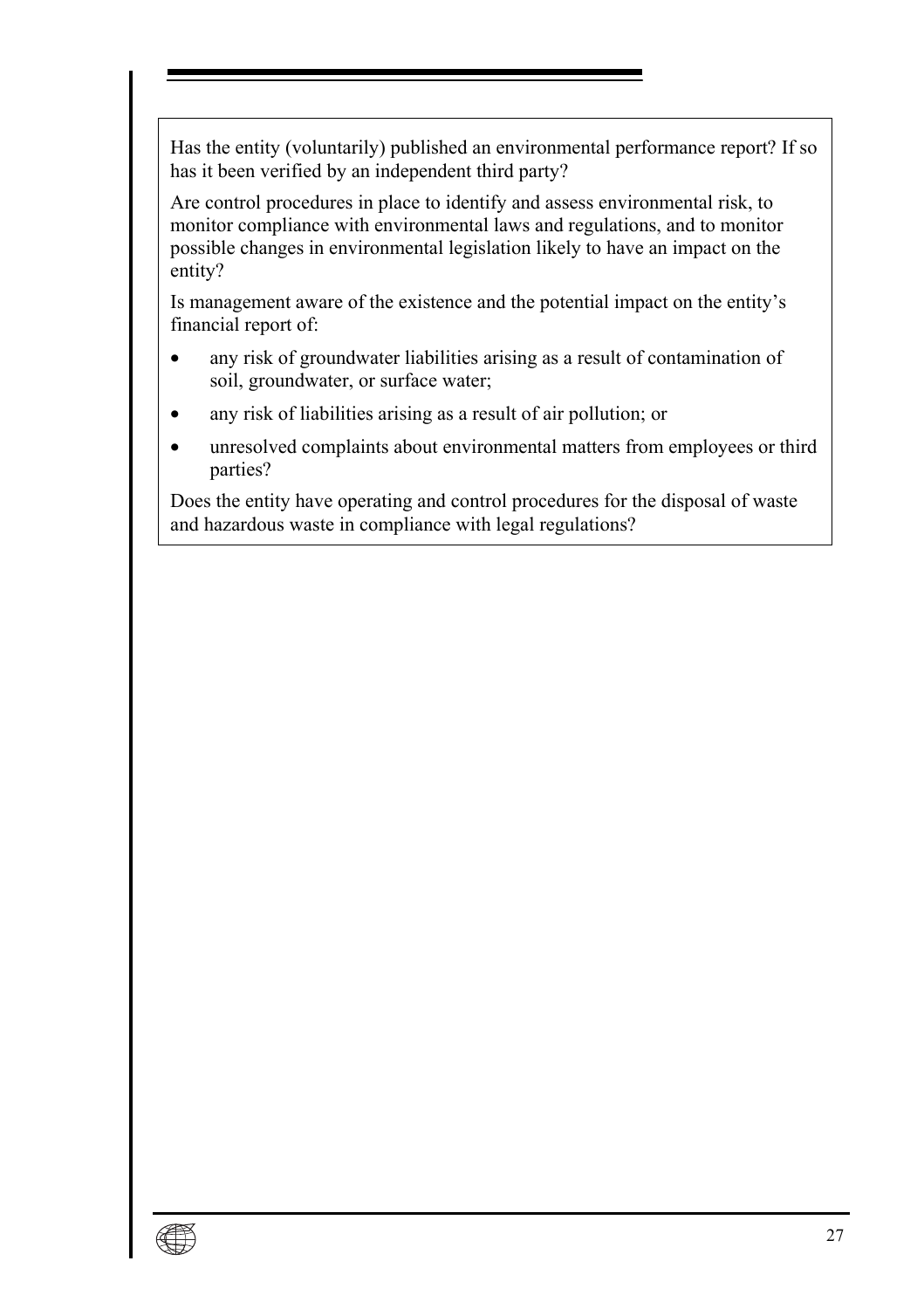# <span id="page-35-0"></span>**Appendix-Members of the INTOSAI Working Group on Environmental Auditing**

### **(Of June 2003)**

Chair Mrs. Sheila Fraser, Canada Associate Chair Mrs. Johanne GÈlinas, Canada

| Country                            | <b>Audit office</b>                                                     | <b>Auditor General</b>                     | <b>Title</b>                              |
|------------------------------------|-------------------------------------------------------------------------|--------------------------------------------|-------------------------------------------|
| Algeria                            | Cour des Comptes                                                        | Mr. Abdelkader<br><b>Benmarouf</b>         | President                                 |
| Austria                            | Austrian Court of<br>Audit                                              | Dr. Fanz Fiedler                           | President                                 |
| Bangladesh                         | Office of the<br>Comptroller and<br>Auditor General of<br>Bangladesh    | Mr Muhammad<br>Ahsan Ali Sarkar            | Comptroller and<br><b>Auditor General</b> |
| <b>Brazil</b>                      | Brazilian Court of<br>Audit                                             | Mr. Valmir<br>Campelo                      | President                                 |
| Cameroon                           | Supreme State<br>Audit Office                                           | Mr. Njiemoun<br>Mama                       | <b>Auditor General</b>                    |
| Canada                             | Office of the<br><b>Auditor General</b>                                 | Mrs. Sheila Fraser                         | <b>Auditor General</b>                    |
| Chile                              | Contraloría General<br>de la República de<br>Chile                      | Mr. Gustavo<br>Sciolla Avendano            | Sr. Contralor General<br>de la República  |
| China<br>(People's<br>Republic of) | National Audit<br>Office of the<br>People's Republic<br>of China (CNAO) | Mr. Li Jinhua                              | <b>Auditor General</b>                    |
| Colombia                           | Contraloría General<br>de la República de<br>Colombia                   | Dr. Antonio<br><b>Hernandez</b><br>Gamarra | Contralor General de la<br>República      |

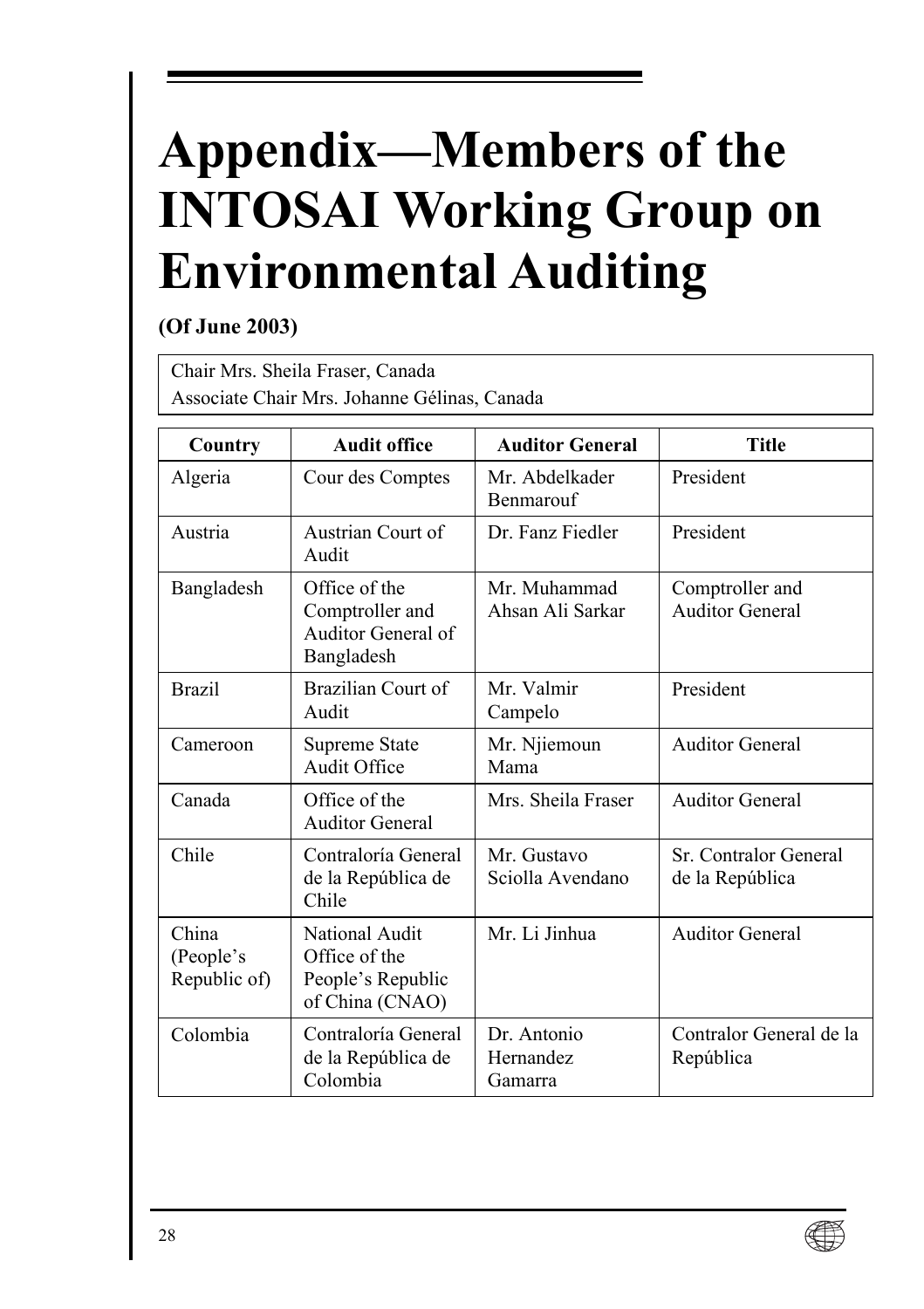| Country           | <b>Audit office</b>                                                                                 | <b>Auditor General</b>                   | <b>Title</b>                              |
|-------------------|-----------------------------------------------------------------------------------------------------|------------------------------------------|-------------------------------------------|
| Costa Rica        | Contraloría General<br>de la República                                                              | Lic. Luis Fernando<br>Vargas Benavides   | Contralor General de la<br>República      |
| Cyprus            | Audit Office of the<br>Republic                                                                     | Mrs. Chrystalla<br>Georghadji            | <b>Auditor General</b>                    |
| Czech<br>Republic | Supreme Audit<br>Office                                                                             | Mr. Lubomír<br>Voleník                   | President                                 |
| Denmark           | National Audit<br>Office of Denmark                                                                 | Mr. Henrik Otbo                          | <b>Auditor General</b>                    |
| Egypt             | <b>Central Auditing</b><br>Organization                                                             | Mr. Mohammed<br>Gawdat Ahmet El-<br>Malt | President                                 |
| El Salvador       | Corte de Cuentas<br>de la República                                                                 | Mr. Rafael Hernán<br>Contreras           | Presidente de la Corte<br>de Cuentas      |
| Estonia           | <b>State Audit Office</b>                                                                           | Mr. Mihkel Oviir                         | <b>Auditor General</b>                    |
| Ethiopia          | Office of the<br><b>Auditor General</b>                                                             | Mr. Lemma Argaw                          | <b>Auditor General</b>                    |
| Georgia           | Chamber of<br>Control of Georgia                                                                    | Mr. Sulkhan<br>Molashvili                | Chairman of Control of<br>Georgia         |
| Guyana            | Office of the<br><b>Auditor General</b>                                                             | Mr. Swatantra<br><b>Anand Goolsarran</b> | <b>Auditor General</b>                    |
| Iceland           | National Audit<br>Office                                                                            | Mr. Sigurdur<br>Thordarson               | <b>Auditor General</b>                    |
| India             | Office of the<br>Comptroller and<br><b>Auditor General</b>                                          | Mr. Vijayendra<br>Nath Kaul              | Comptroller and<br><b>Auditor General</b> |
| Indonesia         | Audit Board of the<br>Republic of<br>Indonesia                                                      | Mr. Satrio<br>Budihardjo<br>Joedono      | Chairman                                  |
| Iran              | Supreme Court of<br>Audit                                                                           | Mr. Seyed Kazem<br>Mirvalad              | President                                 |
| Jordan            | Audit Bureau                                                                                        | Mr. Abed<br>Kharabsheh                   | President                                 |
| Kazakhstan        | Estimation<br>Committee for<br>Control over<br>Implementation of<br>the Republican<br><b>Budget</b> | Mr. Zhaksybek<br>Kulekeyev               | Chairman                                  |

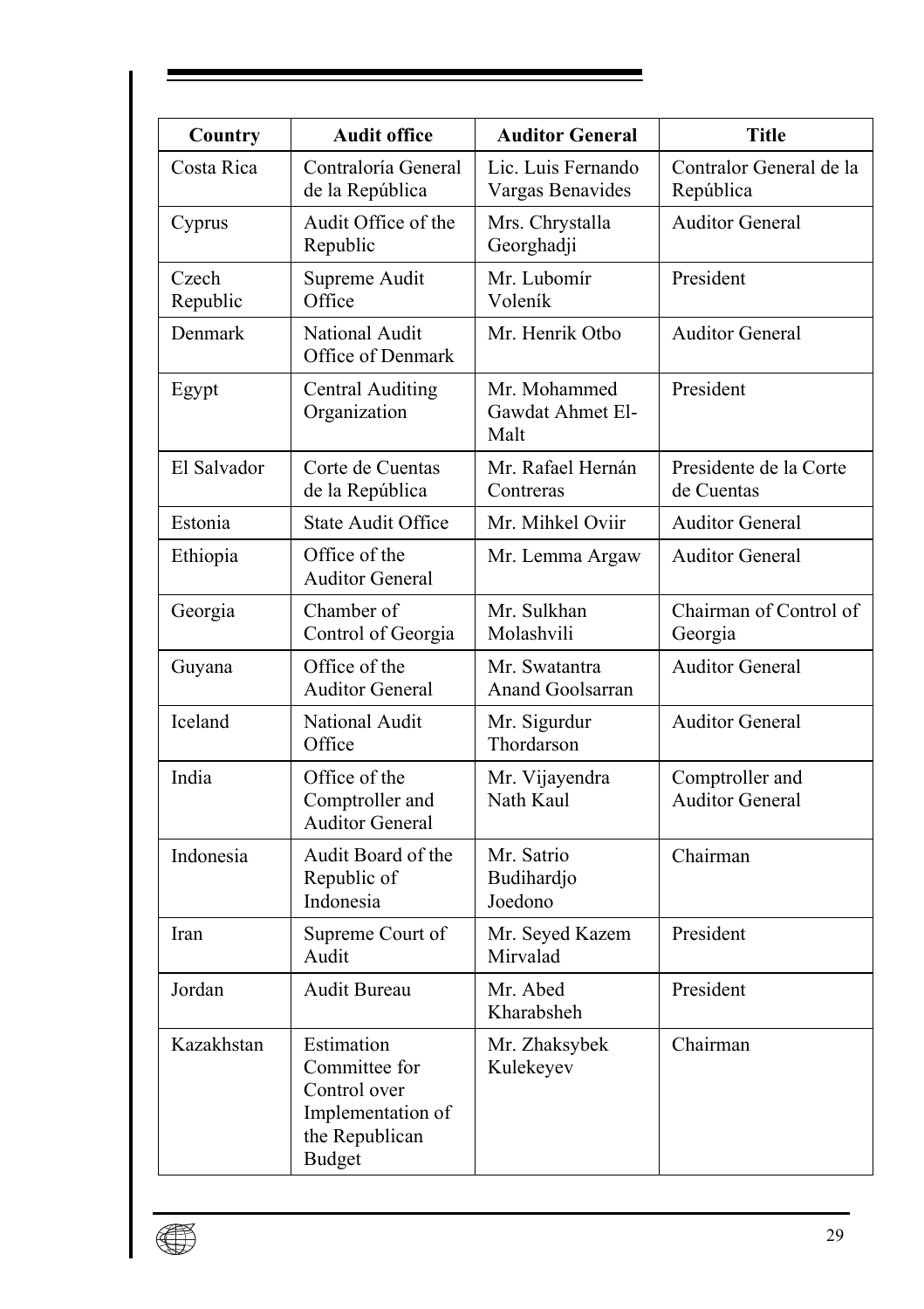| Country                    | <b>Audit office</b>                                   | <b>Auditor General</b>                   | <b>Title</b>                                          |
|----------------------------|-------------------------------------------------------|------------------------------------------|-------------------------------------------------------|
| Korea<br>(Republic of)     | Board of Audit and<br>Inspection                      | Mr. Jong-Nam Lee                         | Chairman                                              |
| Kuwait                     | State Audit Bureau                                    | Mr. Abdulaziz<br>Sulaiman Al-<br>Roumi   | <b>Acting President</b>                               |
| Latvia                     | The State Audit<br>Office                             | Mr. Raits Cernajs                        | <b>Auditor General</b>                                |
| Libya                      | General People's<br>Committee for<br>Popular Control  | Mr. Hosni Sadeg<br>Wahishi               | Secretary                                             |
| Lithuania                  | State Control of the<br>Republic of<br>Lithuania      | Mr. Jonas Liaucius                       | Controller General of<br>the Republic of<br>Lithuania |
| Macedonia<br>(Republic of) | State Audit Office                                    | Mr. Metodija<br>Toshevski                | <b>General State Auditor</b>                          |
| Malta                      | National Audit<br>Office                              | Mr. Joseph G.<br>Galea                   | <b>Auditor General</b>                                |
| Netherlands                | Netherlands Court<br>of Audit                         | Mrs. Saskia J.<br>Stuiveling             | President                                             |
| New Zealand                | Office of the<br>Controller and<br>Auditor-General    | Mr. Kevin Brady                          | Controller and Auditor-<br>General of New<br>Zealand  |
| Norway                     | Office of the<br>Auditor General of<br>Norway         | Mr. Bjarne Mork<br>Eidem                 | <b>Auditor General</b>                                |
| Pakistan                   | Office of the<br>Auditor General of<br>Pakistan       | Mr. Muhammad<br>Yunis Khan               | <b>Auditor General</b>                                |
| Paraguay                   | Contraloría General<br>de la República de<br>Paraguay | Mr. Francisco<br>Javier Galiano<br>Morán | Contralor General de la<br>República                  |
| Peru                       | Contraloria General<br>de la Republica                | Dr. Genaro Matute<br>Mejia               | Contralor General de la<br>Republica                  |
| Poland                     | Supreme Chamber<br>of Control                         | Mr. Mirosław<br>Sekuła                   | President                                             |
| Romania                    | Court of Accounts                                     | Mr. Dan Drosu<br>Saguna                  | President                                             |